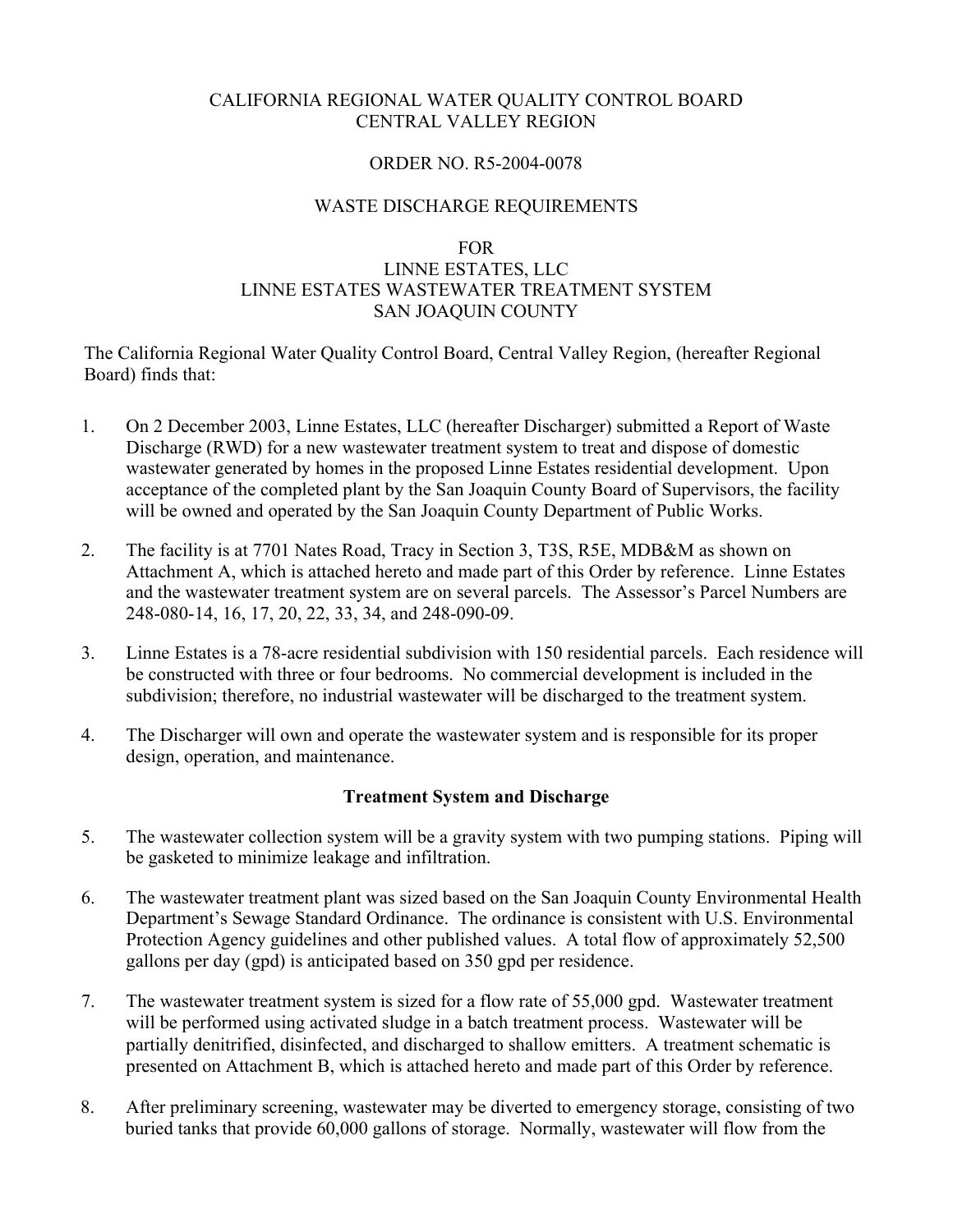screening to an Influent Equalization System (IES), which consists of a 24,000 gallon buried tank. The IES will be aerated with diffused air to maintain aerobic conditions and prevent nuisance odor conditions.

- 9. Wastewater will then flow to an aeration tank, which is a 40,000 gallon buried tank that is equipped with air diffusers to provide aerobic treatment. The aeration tank will be equipped with a continuous dissolved oxygen control system. Wastewater is pumped from the aeration tank to either the batch clarifier or the anoxic denitrification system.
- 10. The anoxic denitrification system is a 20,000 gallon buried tank which will receive nitrified activated sludge mixed liquor to reduce dissolved oxygen concentrations for denitrification. The tank will be equipped with a mixing system and continuous dissolved oxygen concentration metering.
- 11. The batch clarifier is a 16,000 gallon buried tank. The clarifier will provide sedimentation and additional denitrification. Clarified effluent will be transferred to the filtration system. Settled sludge will either be pumped to the aeration tank or the aerobic sludge digesters.
- 12. Treated wastewater will be filtered through a multi-media pressure filtration system. The filters contain silica sand, garnet, and anthracite coal. Filter backwash water will be diverted back into the equalization tank for retreatment.
- 13. After filtration, the wastewater will enter the ozone contact chamber, which is a 5,000 gallon buried tank. Ozone will be generated on-site as needed. The disinfection will be operated in a batch mode. A liquid chlorine backup system will also be available.
- 14. Filtered and disinfected wastewater will be stored in a 9,000 gallon buried effluent-pumping tank prior to discharge to the dispersal area.
- 15. Waste activated sludge will be discharged to a 16,000 gallon buried aerobic digestion tank and periodically pumped for off-site disposal.
- 16. Treated wastewater will be discharged to a 1.7 acre dispersal area through a computer controlled emitter system. Emitters will be grouped into six zones. Moisture sensors located in the dispersal area will allow monitoring of soil moisture and will change the application of wastewater to prevent over application of wastewater and saturated soil conditions. Turf grass will be grown in the dispersal area. The grass will be mowed and the clippings removed from the dispersal area.
- 17. On 29 July 2003, Kleinfelder, Inc. performed percolation tests at the dispersal area. Based on the calculated infiltration rate (9 min/inch) presented in the 22 September 2003 Geotechnical Services Report, use of an 8-percent safety factor (as recommended by U.S. EPA), and the disposal area available, the volume of wastewater to be applied consists of approximately 9.3-percent of the available hydraulic capacity of the dispersal area.
- 18. Both good practice and Section 3.3.2.b of the San Joaquin County Public Health Services Environmental Health Division Sewage Standards requires that 100-percent of open land equal to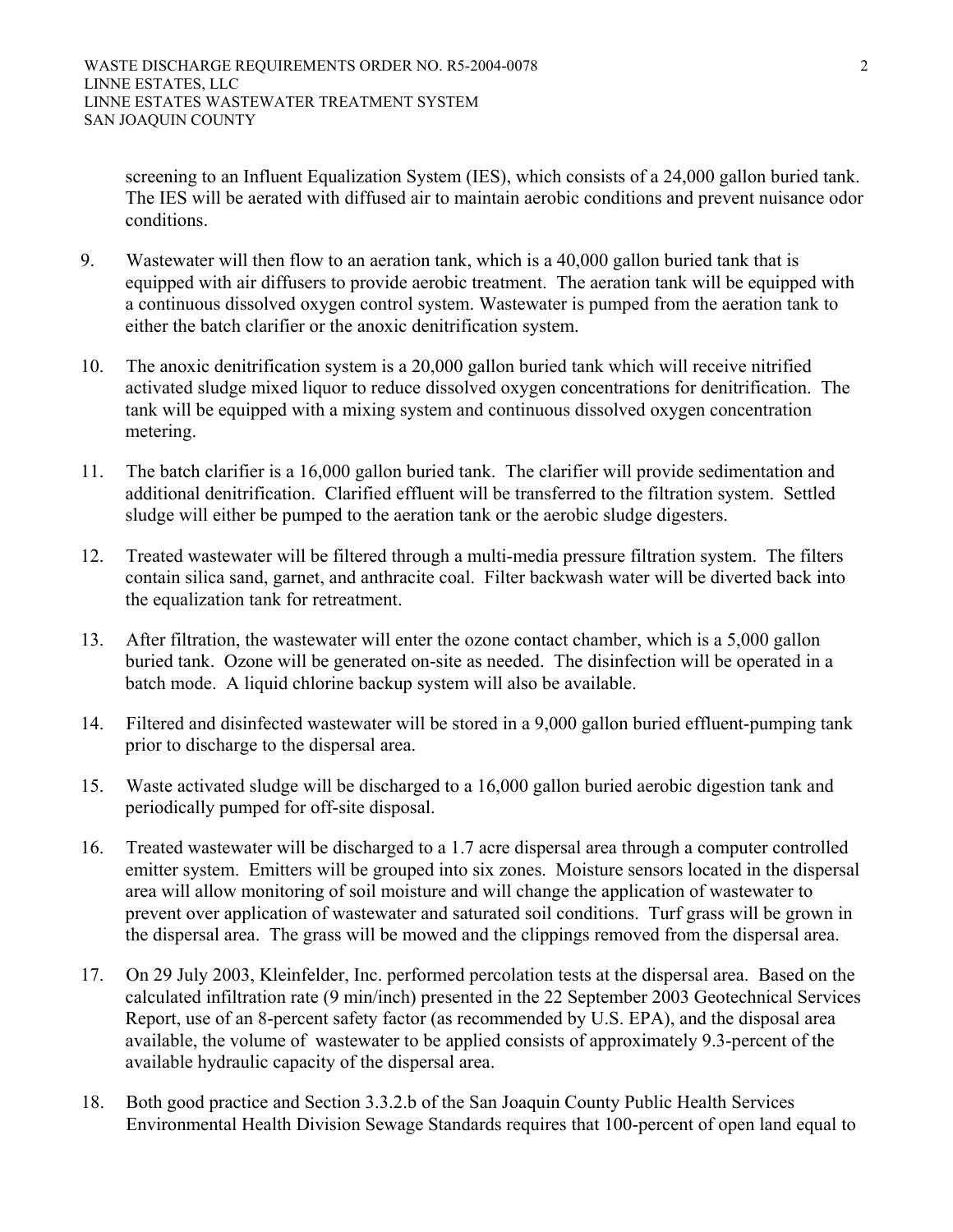the size of the installed sewage system be available for future use if needed. The facility complies with this requirement. The replacement area is identified on Attachment C, which is attached hereto and made part of this Order by reference.

19. Untreated wastewater quality was estimated from published sources and is presented below:

| Constituent                   | Units | Concentration |
|-------------------------------|-------|---------------|
| Biochemical Oxygen Demand     | mg/L  | 240           |
| <b>Total Suspended Solids</b> | mg/L  | 218           |
| Total Nitrogen                | mg/L  | 34            |

20. The RWD presents anticipated treated wastewater quality. The projected effluent quality is presented below:

| Constituent                      | Units        | Concentration |
|----------------------------------|--------------|---------------|
| <b>Biochemical Oxygen Demand</b> | mg/L         | 15            |
| <b>Total Suspended Solids</b>    | mg/L         | 15            |
| <b>Total Nitrogen</b>            | mg/L         | 12            |
| <b>Total Coliform Organisms</b>  | $mpn/100$ ml | 23            |
| <b>Total Dissolved Solids</b>    | mg/L         | 810           |
| pH                               | Std. Units   | $7 - 8$       |

#### **Collection System**

- 21. A collection system "overflow" is a discharge to ground surface or to surface water from the collection system, wastewater treatment system, or disposal area. Temporary storage or collection facilities may be utilized during maintenance operations and discharges to these facilities are not considered overflow events, provided that the waste is fully contained and properly disposed of.
- 22. Potential causes of overflows within this system include grease blockages, root blockages, debris blockages, sewer line flood damage, vandalism, storm or groundwater inflow/infiltration, lack of capacity, power failures, and contractor caused blockages.
- 23. Sanitary sewer overflows often contain high levels of suspended solids, pathogenic organisms, nutrients, oxygen demanding organic compounds, oil and grease, and other wastes. Sanitary sewer overflows can cause temporary excedences of applicable water quality objectives, pose a threat to public health, adversely affect aquatic life, and impair the public recreational use and aesthetic enjoyment of surface waters in the area.
- 24. The Discharger is expected to take all necessary steps to adequately maintain and operate, and thereby prevent overflows from its collection system. A reasonable means to accomplish this is to update and implement a collection system operation and maintenance manual that includes overflow prevention and response features.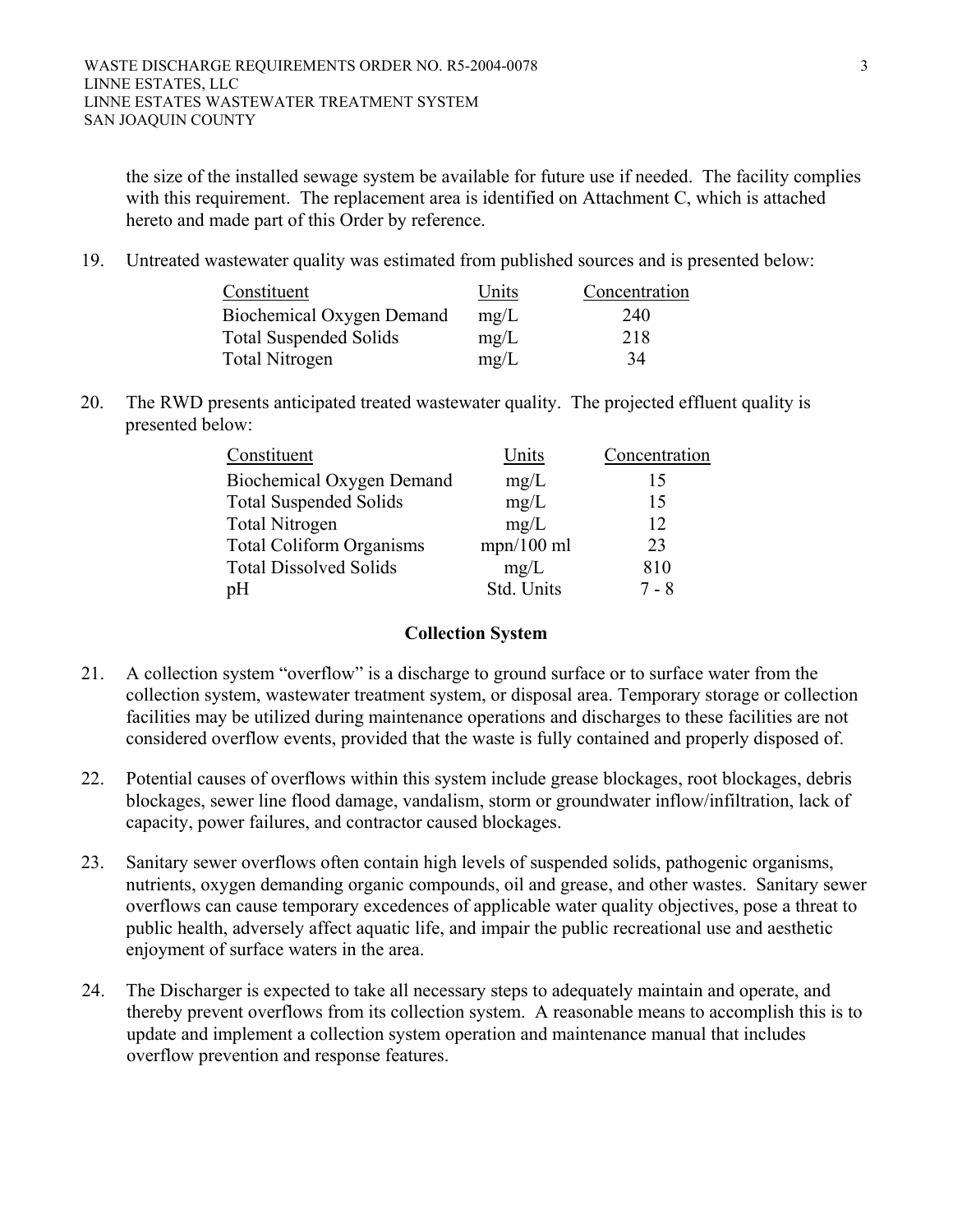#### **Groundwater Considerations**

25. The development will be served by an on-site water supply well. The well is approximately 706 feet deep and the screened intervals are 542-582, 598-608, 632-642, and 666-706 feet below ground surface. The water quality of the well was tested on 3 September 1999. Water quality is presented in the table below:

| Constitiuent                  | Units     | Concentration |
|-------------------------------|-----------|---------------|
| <b>Total Hardness</b>         | mg/L      | 260           |
| Sodium                        | mg/L      | 66            |
| Chloride                      | mg/L      | 94            |
| Nitrate as N                  | mg/L      | 4.6           |
| <b>Total Dissolved Solids</b> | mg/L      | 610           |
| Specific Conductance          | umhos/cm  | 930           |
| THMs <sup>1</sup>             | $\mu$ g/L | $ND(0.5)^2$   |

 $<sup>1</sup>$  THMs denotes trihalomethanes.</sup>

 $^{2}$  ND denotes Not Detected (detection limit shown in parentheses).

26. Three groundwater monitoring wells were installed on 27, 28, and 29 August 2003 in the dispersal area, as shown on Attachment C. Based on data collected on 11 September 2003 and 29 December 2003, the groundwater exists approximately 50 feet below the ground surface and flows to the northwest under a gradient of 0.001 ft./ft. Well MW-1 is likely to be established as the well upgradient upgradient of the dispersal area. Groundwater samples were collected and analyzed. A summary of the average groundwater quality is presented below:

| <u>Well</u> | $NO3$ as N<br>(mg/L) | Chlorid<br>e | TDS<br>(mg/L) | VDS<br>(mg/L) | <b>SC</b><br>$(\mu \text{mhos/cm})$ | TCO<br>(mpn/100 ml) | FCO<br>(mpn/100 ml) |
|-------------|----------------------|--------------|---------------|---------------|-------------------------------------|---------------------|---------------------|
|             |                      | (mg/L)       |               |               |                                     |                     |                     |
| MW-1        | 20                   | 326          | 1280          | 275           | 1805                                | ND(2)               | ND(2)               |
| $MW-2$      | 13.2                 | 335          | 1195          | 230           | 1755                                | ND(2)               | ND(2)               |
| $MW-3$      | 14                   | 319.5        | 1180          | 310           | 1730                                | ND(2)               | ND(2)               |
|             |                      |              |               |               |                                     |                     |                     |

NO3 as N denotes Nitrate as Nitrogen. TDS denotes Total Dissolved Solids.

VDS denotes Volatile Dissolved Solids. SC denotes Specific Conductance.

TCO denotes Total Coliform Organisms. FCO denotes Fecal Coliform Organisms.

ND denotes Not Detected, detection limit shown in parentheses.

27. The groundwater monitoring wells were installed prior to finalization of the wastewater system plans. As a result, the wells do not adequately monitor the dispersal area. Additional wells are required by this Order to improve the groundwater monitoring network.

#### **Site Specific Conditions**

28. The 100 year return annual total rainfall, based on data from Tracy Pump weather station, is 21.87 inches per year.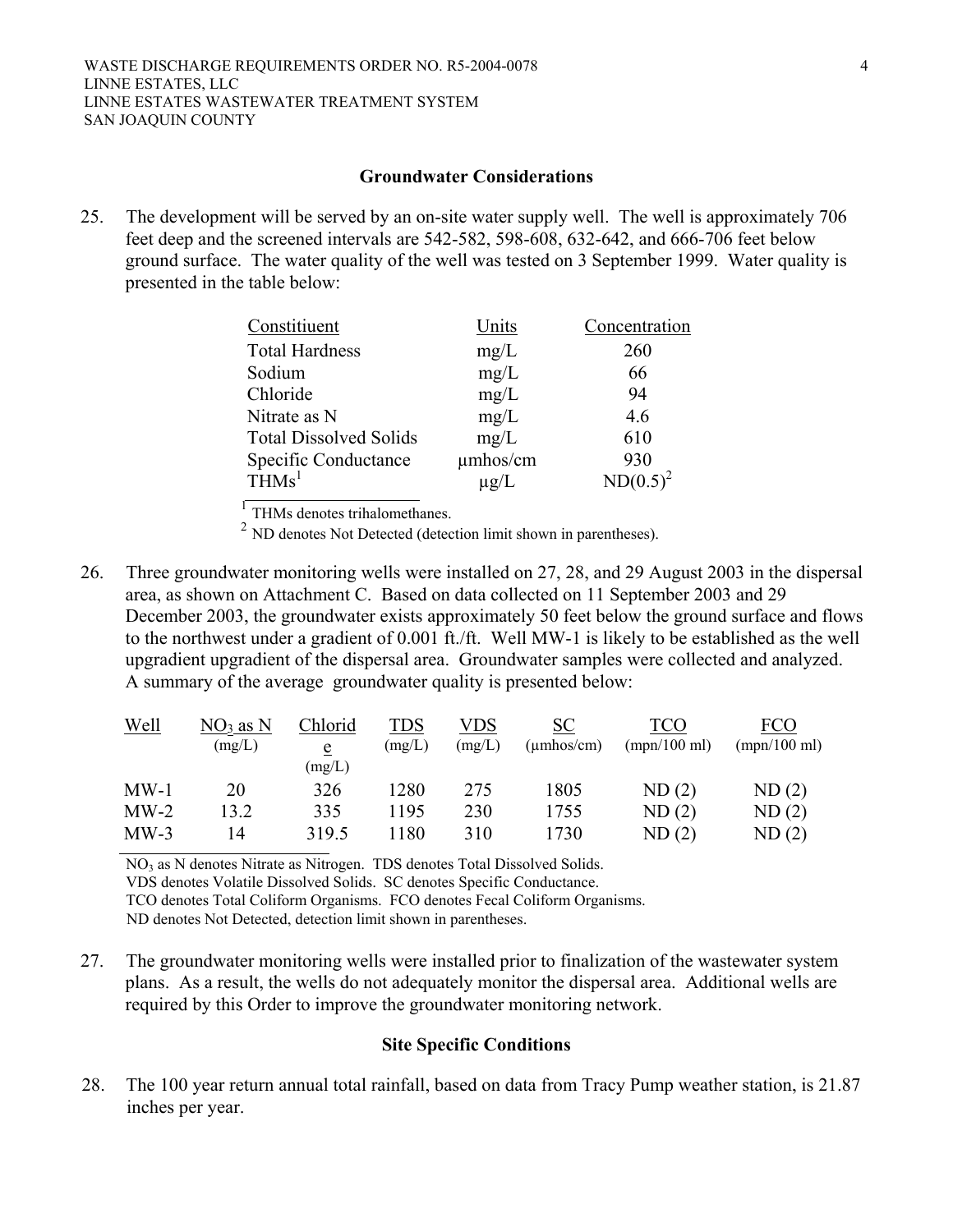- 29. All portions of the development and wastewater treatment facility are outside of the 100-year flood zone.
- 30. Stormwater that falls on the site is collected and discharged to a stormwater storage pond.
- 31. The site lies within the San Joaquin Delta Hydrologic Unit, as depicted on interagency hydrologic maps prepared by the Department of Water Resources in August 1986.
- 32. According to the Soil Conservation Service's Soil Survey of San Joaquin County, surface soil at the wastewater treatment facility consists of Stomar clay loam alluvium derived from sedimentary rocks.
- 33. The topography of the site and surrounding area is fairly level. Elevation of the site is approximately 110 feet above mean sea level.

## **Basin Plan, Beneficial Uses, and Regulatory Considerations**

- 34. The *Water Quality Control Plan for the Sacramento River and San Joaquin River Basins, Fourth Edition*, (hereafter Basin Plan) designates beneficial uses, establishes water quality objectives, contains implementation plans and policies for protecting waters of the basin, and incorporates by reference plans and policies adopted by the State Water Resources Control Board. Pursuant to Section 13263(a) of the CWC, waste discharge requirements must implement the Basin Plan.
- 35. Surface water drainage from the site is to the San Joaquin Delta.
- 36. The Basin Plan establishes numerical and narrative water quality objectives for surface water and groundwater within the basin. Numerical water quality objectives are maximum limits directly applicable to the protection of designated beneficial uses of the water. The Basin Plan requires that the Regional Board, on a case-by-case basis, follow specified procedures to determine maximum numerical limitations that apply the narrative objectives when it adopts waste discharge requirements.
- 37. The Basin Plan includes a water quality objective for Chemical Constituents that, at a minimum, requires waters designated as domestic or municipal supply to meet the maximum contaminant levels (MCLs) specified in the following provisions of Title 22, California Code of Regulations: Tables 64431-A (Inorganic Chemicals) and 64431-B (Fluoride) of Section 64431, Table 64444-A (Organic Chemicals) of Section 64444, Table 64449-A (Secondary Maximum Contaminant Levels-Consumer Acceptance Limits) of Section 64449, and 64449-B (Secondary Maximum Contaminant Levels-Ranges) of Section 64449. The Basin Plan's incorporation of these provisions by reference is prospective, and includes future changes to the incorporated provisions as the changes take effect. The Basin Plan recognizes that that the Regional Board may apply limits more stringent than MCLs to ensure that waters do not contain chemical constituents in concentrations that adversely affect beneficial uses.
- 38. The Basin Plan contains narrative water quality objectives for Chemical Constituents, Tastes and Odors, and Toxicity. The Toxicity objective, in summary, requires that groundwater be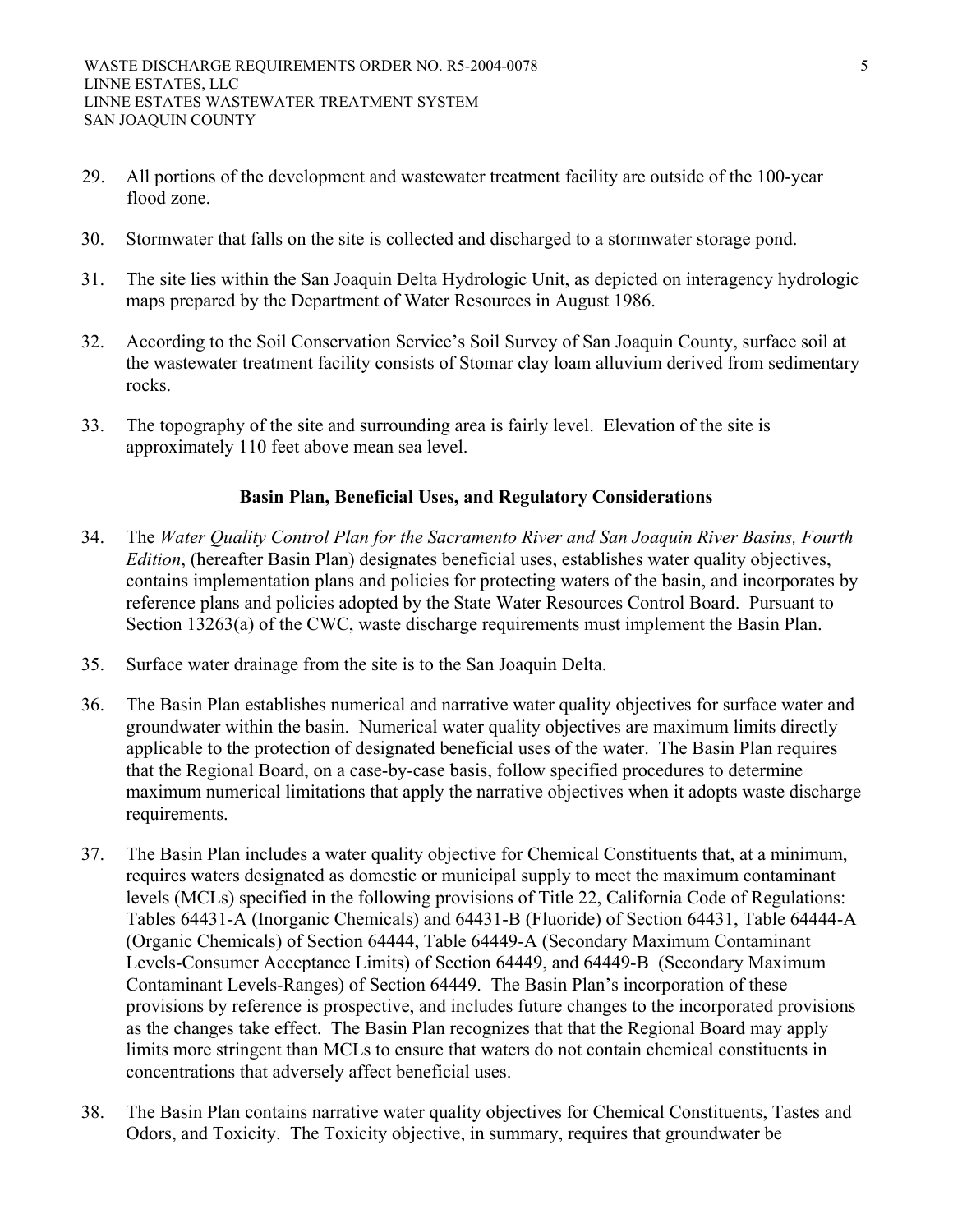maintained free of toxic substances in concentrations that produce detrimental physiological responses in human, plant, animal, or aquatic life associated with designated beneficial uses. The Chemical Constituents objective requires that groundwater "shall not contain chemical constituents in concentrations that adversely affect beneficial uses." The Tastes and Odors objective requires that groundwater "shall not contain taste- or odor-producing substances in concentrations that cause nuisance or adversely affect beneficial uses." Chapter IV, Implementation, of the Basin Plan contains the "Policy for Application of Water Quality Objectives." This Policy specifies, in part, that compliance with narrative water quality objectives may be evaluated considering numerical criteria and guidelines developed and/or published by other agencies and organizations.

- 39. CWC Section 13241 requires the Regional Board to consider various factors, including economic considerations, when adopting water quality objectives into its Basin Plan. CWC Section 13263 requires the Regional Board to address the factors in Section 13241 in adopting waste discharge requirements. The State Board, however, has held that a Regional Board need not specifically address the Section 13241 factors when implementing existing water quality objectives in waste discharge requirements because the factors were already considered in adopting water quality objectives. The interim groundwater limitations implement adopted water quality objectives in the manner prescribed by the Basin Plan. No additional analysis of Section 13241 factors is required.
- 40. The beneficial uses of the San Joaquin Delta are municipal and domestic supply; agricultural supply; industrial process supply; industrial service supply; water contact recreation; noncontact water recreation; warm freshwater habitat, cold freshwater habitat; migration of aquatic organisms; spawning, reproduction, and/or early development; wildlife habitat; and navigation.
- 41. The beneficial uses of underlying groundwaters are municipal and domestic supply, industrial service supply, industrial process supply, and agricultural supply.

#### **Groundwater Degradation**

42. State Board Resolution No. 68-16 ("Statement of Policy with Respect to Maintaining High Quality of Waters of the State") (hereafter Resolution No. 68-16) requires the Regional Board in regulating the discharge of waste to maintain high quality waters of the state until it is demonstrated that any change in quality will be consistent with maximum benefit to the people of the State, will not unreasonably affect beneficial uses, and will not result in water quality less than that described in the Regional Board's policies (e.g., quality that that does not conform to water quality objectives). In addition, Resolution No. 68-16 requires that discharges of waste to existing high quality waters "be required to meet waste discharge requirements which will result in the best practicable treatment or control of the discharge necessary to assure that (a) pollution or nuisance will not occur and (b) the highest water quality consistent with maximum benefit to the people of the State will be maintained."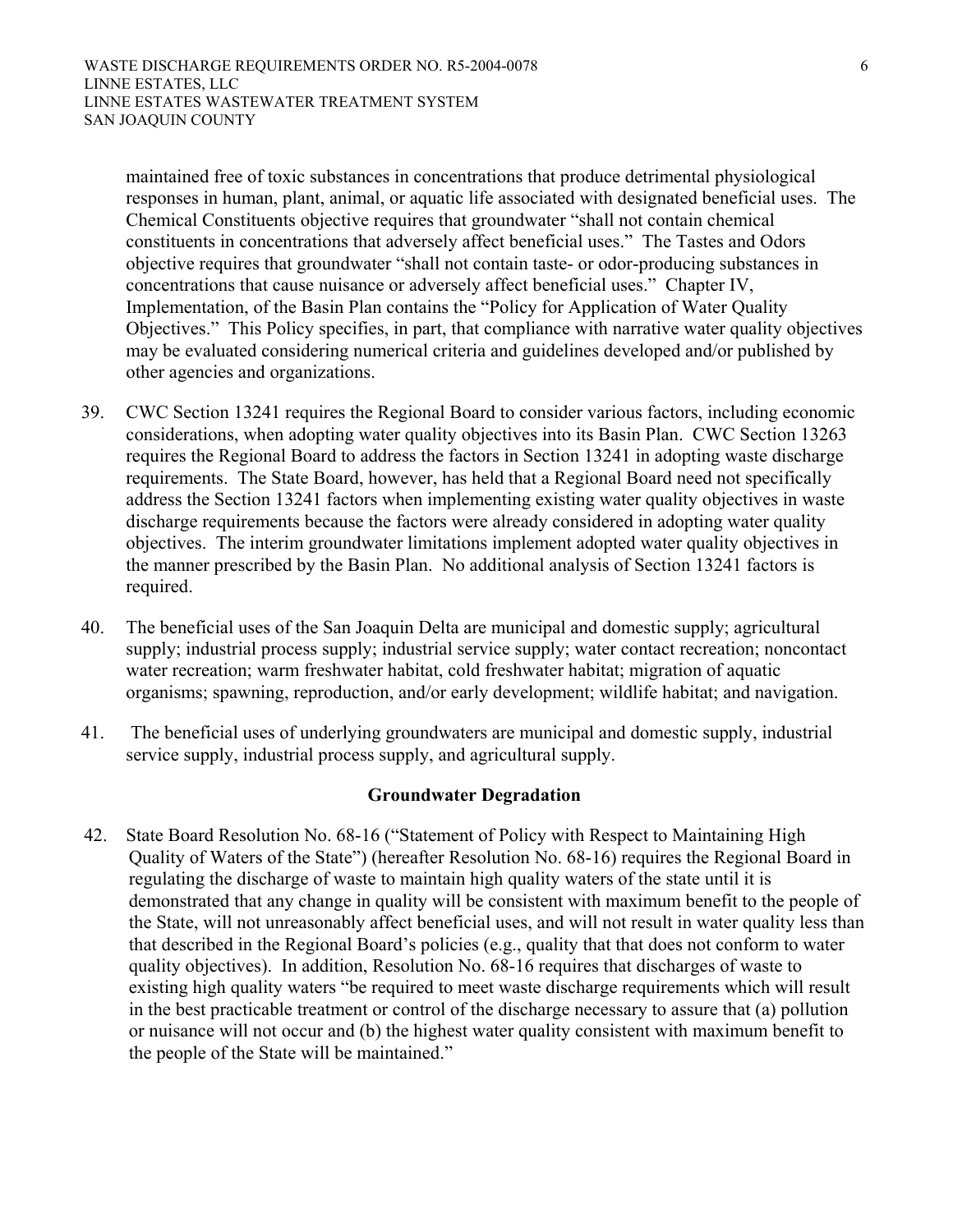- 43. Some degradation of groundwater beneath the wastewater treatment facility can be found consistent with Resolution No. 68-16 provided that:
	- a. The degradation is limited in area;
	- b. The discharger minimizes the degradation by fully implementing, regularly maintaining, and optimally operating best practicable treatment and control (BPTC) measures;
	- c. The degradation is limited to waste constituents typically encountered in domestic wastewater as listed in the groundwater limitations in this Order; and
	- d. The degradation does not result in water quality less than that prescribed in the Basin Plan.
- 44. Some degradation of groundwater by some of the typical waste constituents released with a discharge from a domestic wastewater treatment plant (after effective source control, treatment, and control) that provides utility service for a public institution is consistent with maximum benefit to the people of California. Degradation of groundwater by waste constituents (e.g., toxic chemicals) other than those specified in the groundwater limitations in this Order, and by waste constituents that can be effectively removed by conventional treatment and soil attenuation (e.g., total coliform bacteria) is not of maximum benefit. When allowed, the degree of degradation permitted depends upon many factors (i.e., natural background water quality, the waste constituent, the beneficial uses and most stringent water quality objective, source control measures, and waste constituent treatability).
- 45. Economic prosperity of local communities and associated industry is of benefit to the people of California, and therefore sufficient reason exists to accommodate growth and some groundwater degradation around the wastewater treatment facility, provided that the terms of the Basin Plan are met.

#### **Treatment and Control Practices**

- 46. This wastewater treatment facility provides treatment and control of the discharge that includes advanced treatment, and evaporation, percolation, and plant uptake as disposal methods.
- 47. Wastes that pass through the treatment system are discharged to the dispersal area; the soil then treats some of the remaining wastes. The amount of treatment depends on the waste type and concentrations, soil type and depth, percolation rates, wastewater application rates, and depth to groundwater. Some waste constituents may migrate through the soil column to the underlying groundwater. Groundwater monitoring is appropriate and necessary to monitor the effectiveness of treatment within the soil column and assure groundwater quality consistent with terms specified herein.
- 48. The impact on groundwater and the appropriate level of degradation that would comply with Resolution 68-16 have not been fully evaluated. The Discharger's current treatment and control may not constitute BPTC as intended by Resolution No. 68-16 for the following reasons, and groundwater degradation, if any, from the characterized wastewater may not be found consistent with Resolution No. 68-16: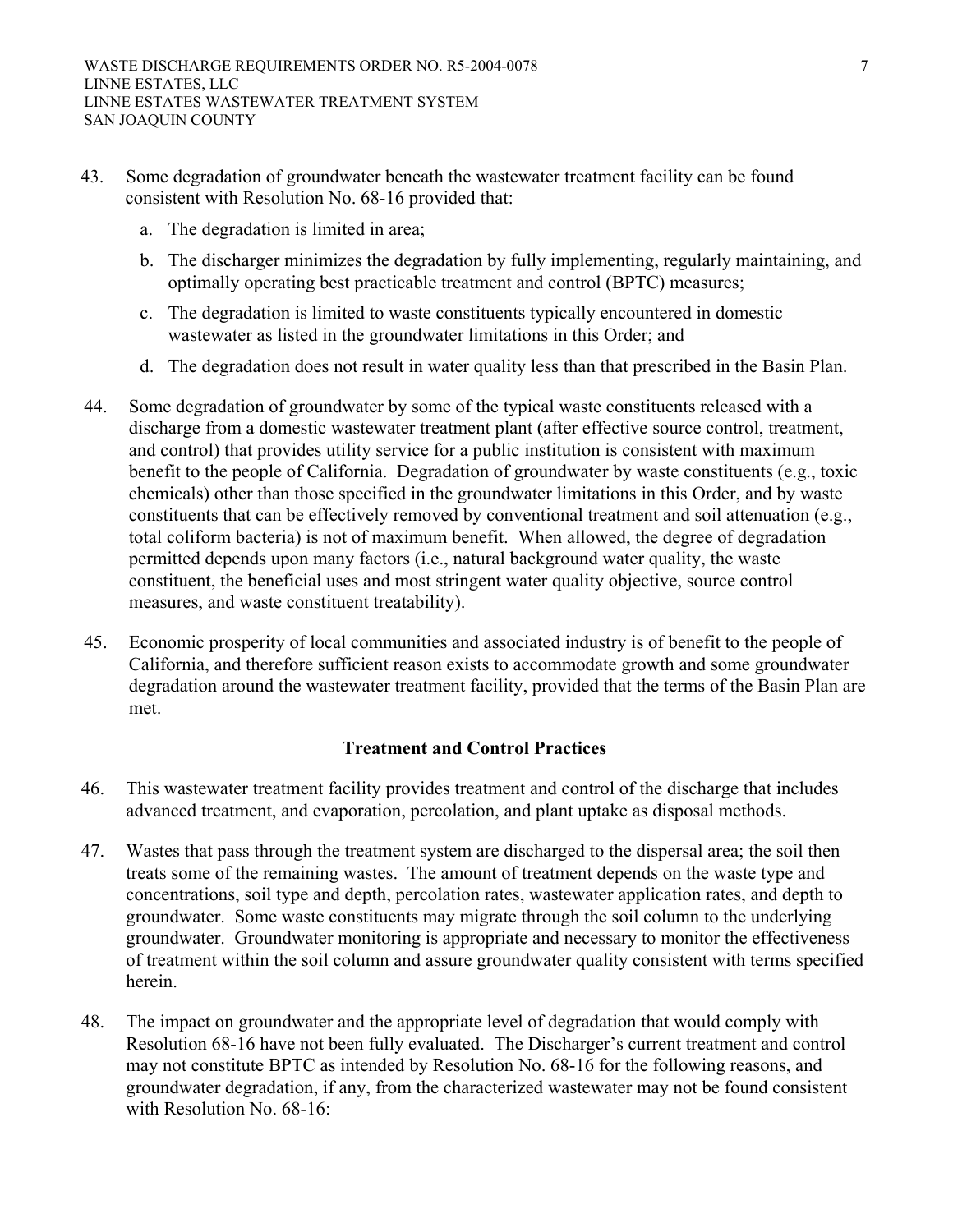- 
- a. The dispersal area provides minimal area for waste application.
- b. Source control (prohibition of water softeners) may not be implemented in all residences.
- 49. This Order establishes interim groundwater limitations for the WWTF that will not unreasonably threaten beneficial uses or result in groundwater quality that exceeds water quality objectives set forth in the Basin Plan. This Order contains tasks for assuring that BPTC and the highest water quality consistent with the maximum benefit to the people of the State will be achieved. Accordingly, the discharge is consistent with Resolution 68-16. Based on the results of the scheduled tasks, the Regional Board may reopen this Order to reconsider groundwater limitations and other requirements to comply with Resolution 68-16.

#### **Other**

- 50. The State Water Resources Control Board adopted Order No. 97-03-DWQ (General Permit No. CAS000001) specifying waste discharge requirements for discharges of stormwater associated with industrial activities, and requiring submittal of a Notice of Intent by all affected industrial dischargers. Because there is no stormwater discharge, the Discharger is not required to obtain coverage under General Permit No. CAS000001.
- 51. On 15 May 2003, the San Joaquin County Community Planning Commission adopted a Negative Declaration for this project pursuant to the provisions of the California Environmental Quality Act (CEQA), in accordance with Title 14, California Code of Regulations (CCR), Section 15301. Implementation of this Order should assure that there will be no adverse environmental impacts from the discharge.
- 52. Section 13267(b) of the CWC provides that: *In conducting an investigation specified in subdivision (a), the regional board may require that any person who has discharged, discharges, or is suspected of having discharged or discharging, or who proposes to discharge waste within its region, or any citizen or domiciliary, or political agency or entity of this state who has discharged, discharges, or is suspected of having discharged or discharging, or who proposes to discharge, waste outside of its region that could affect the quality of waters within its region shall furnish, under penalty of perjury, technical or monitoring program reports which the regional board requires. The burden, including costs, of these reports shall bear a reasonable relationship to the need for the report and the benefits to be obtained from the reports. In requiring those reports, the regional board shall provide the person with a written explanation with regard to the need for the reports, and shall identify the evidence that supports requiring that person to provide the reports*.

The technical reports required by this Order and the attached "Monitoring and Reporting Program No. R5-2004-0078" are necessary to assure compliance with these waste discharge requirements. The Discharger owns and operates the facility that discharges waste subject to this Order.

53. The California Department of Water Resources sets standards for the construction and destruction of groundwater wells, as described in *California Well Standards Bulletin 74-90* (June 1991) and *Water Well Standards: State of California Bulletin 94-81* (December 1981). These standards, and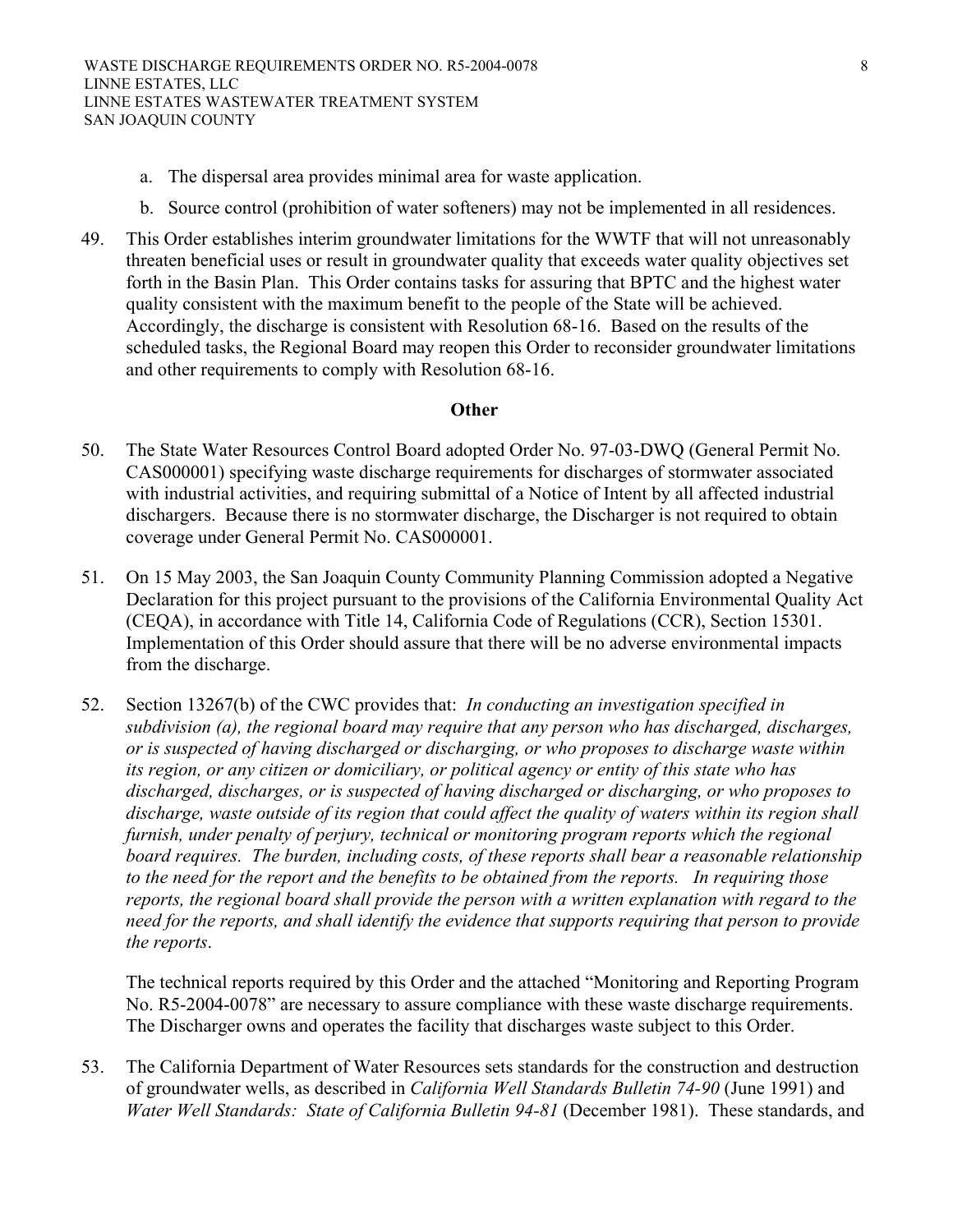any more stringent standards adopted by the State or County pursuant to CWC section 13801, apply to all monitoring wells.

- 54. State regulations that prescribe procedures for detecting and characterizing the impact of waste constituents from waste management units on groundwater are found in Title 27, CCR, section 20005, et seq. (hereafter Title 27). While the wastewater system is exempt from Title 27, the data analysis methods of Title 27 may be appropriate for determining whether the discharge complies with the terms for protection of groundwater specified in this Order.
- 55. The discharge authorized herein and the treatment and storage facilities associated with the discharge, except for discharges of residual sludge and solid waste, are exempt from the requirements of Title 27. The exemption, pursuant to Title 27 section 20090(a), is based on the following:
	- a. The waste consists primarily of domestic sewage and treated effluent;
	- b. The waste discharge requirements are consistent with water quality objectives; and
	- c. The treatment and storage facilities described herein are comparable in function to a municipal wastewater treatment plant.
- 56. Pursuant to CWC section 13263(g), discharge is a privilege, not a right, and adoption of this Order does not create a vested right to continue the discharge.

#### **Public Notice**

- 57. All the above and the supplemental information and details in the attached Information Sheet, which is incorporated by reference herein, were considered in establishing the following conditions of discharge.
- 58. The Discharger and interested agencies and persons were notified of the intent to prescribe waste discharge requirements for this discharge, and provided an opportunity to submit written views and recommendations and to be heard in a public meeting.
- 59. In a public meeting, all comments pertaining to the discharge were heard and considered.

**IT IS HEREBY ORDERED** that, pursuant to CWC sections 13263 and 13267, Linne Estates, LLC, its agents, successors, and assigns, in order to meet the provisions contained in Division 7 of the California Water Code and regulations adopted hereunder, shall comply with the following:

*[Note: Other prohibitions, conditions, definitions, and some methods of determining compliance are contained in the attached "Standard Provisions and Reporting Requirements for Waste Discharge Requirements" dated 1 March 1991].*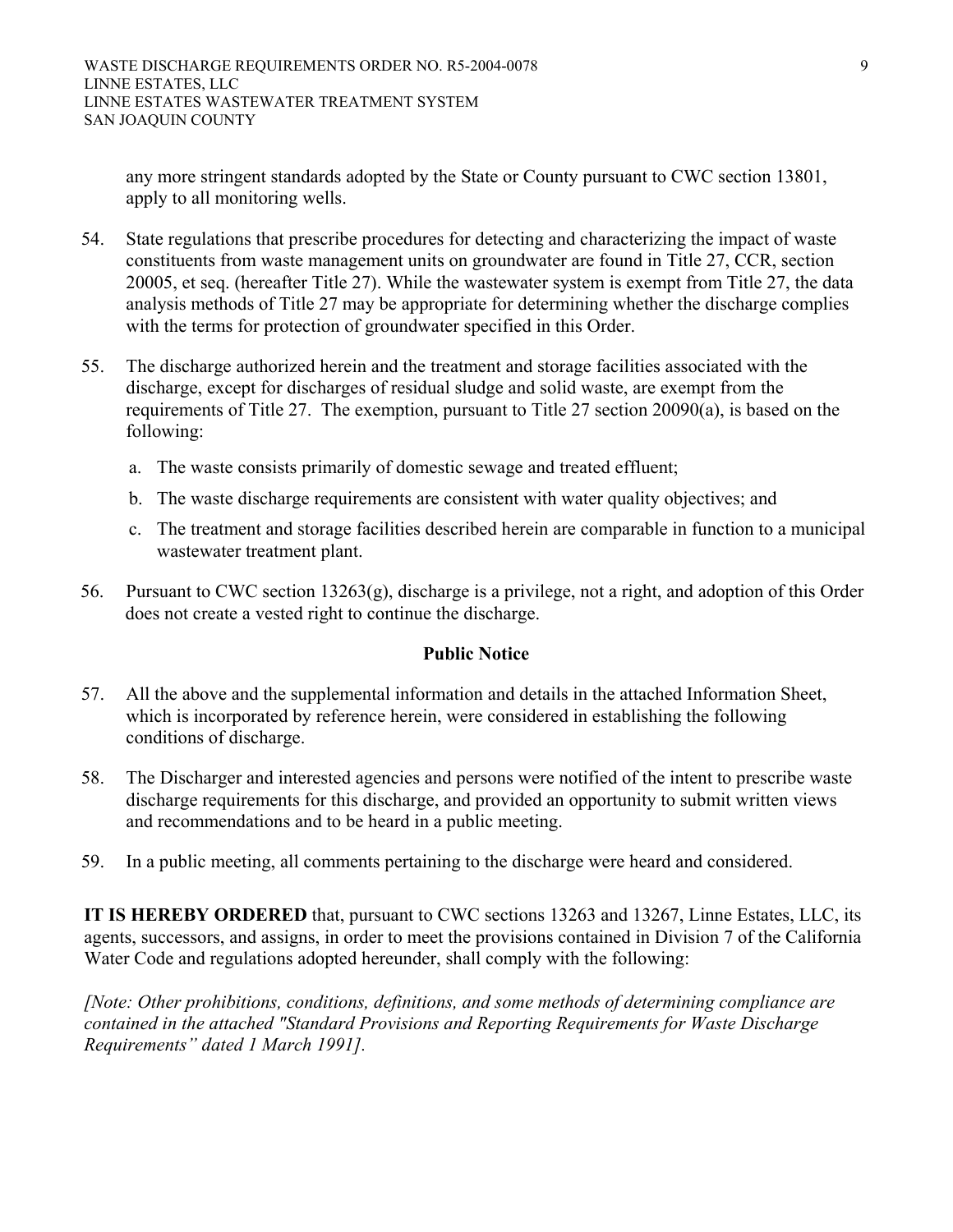#### **A. Discharge Prohibitions**

- 1. Discharge of wastes to surface waters or surface water drainage courses is prohibited.
- 2. Bypass or overflow of untreated or partially treated waste is prohibited.
- 3. Surfacing or spillage of wastewater at the treatment system or in the dispersal area is prohibited.
- 4. Discharge of waste classified as 'hazardous' under Title 23, CCR, Section 2521, or as 'designated' under CWC Section 13173 is prohibited, including any discharge of sludge.
- 5. Wastewater disposal occurring closer than 150 feet from a public well or 100 feet from all other wells are prohibited. Wells installed under the supervision of a California licensed Engineer or Geologist for the purpose of monitoring the effect of wastewater disposal on groundwater quality are exempted from this prohibition.
- 6. Discharge of waste at this new facility is prohibited until the Discharger has submitted the report required by Provision No. E.1.a.

#### **B. Discharge Specifications**

- 1. The monthly average flow shall not exceed 55,000 gallons per day.
- 2. The wastewater treatment and disposal area shall not cause pollution or a condition of nuisance as defined by Section 13050 of the California Water Code.
- 3. Public contact with wastewater at the treatment plant and in the disposal area shall be precluded or controlled through such means as fences, signs, or acceptable alternatives.
- 4. No waste constituent shall be released or discharged, or placed where it will be released or discharged, in a concentration or in a mass that causes violation of the Groundwater Limitations.
- 5. Objectionable odor originating from the treatment and disposal system shall not be perceivable beyond the limits of the treatment and disposal system's area.
- 6. All treatment, storage, and disposal areas shall be designed, constructed, operated, and maintained to prevent inundation or washout due to floods with a 100-year return frequency.
- 7. Application of wastewater shall be confined to the dispersal area defined in this Order.
- 8. The Discharger shall operate all systems and equipment to maximize treatment of wastewater and optimize the quality of the discharge.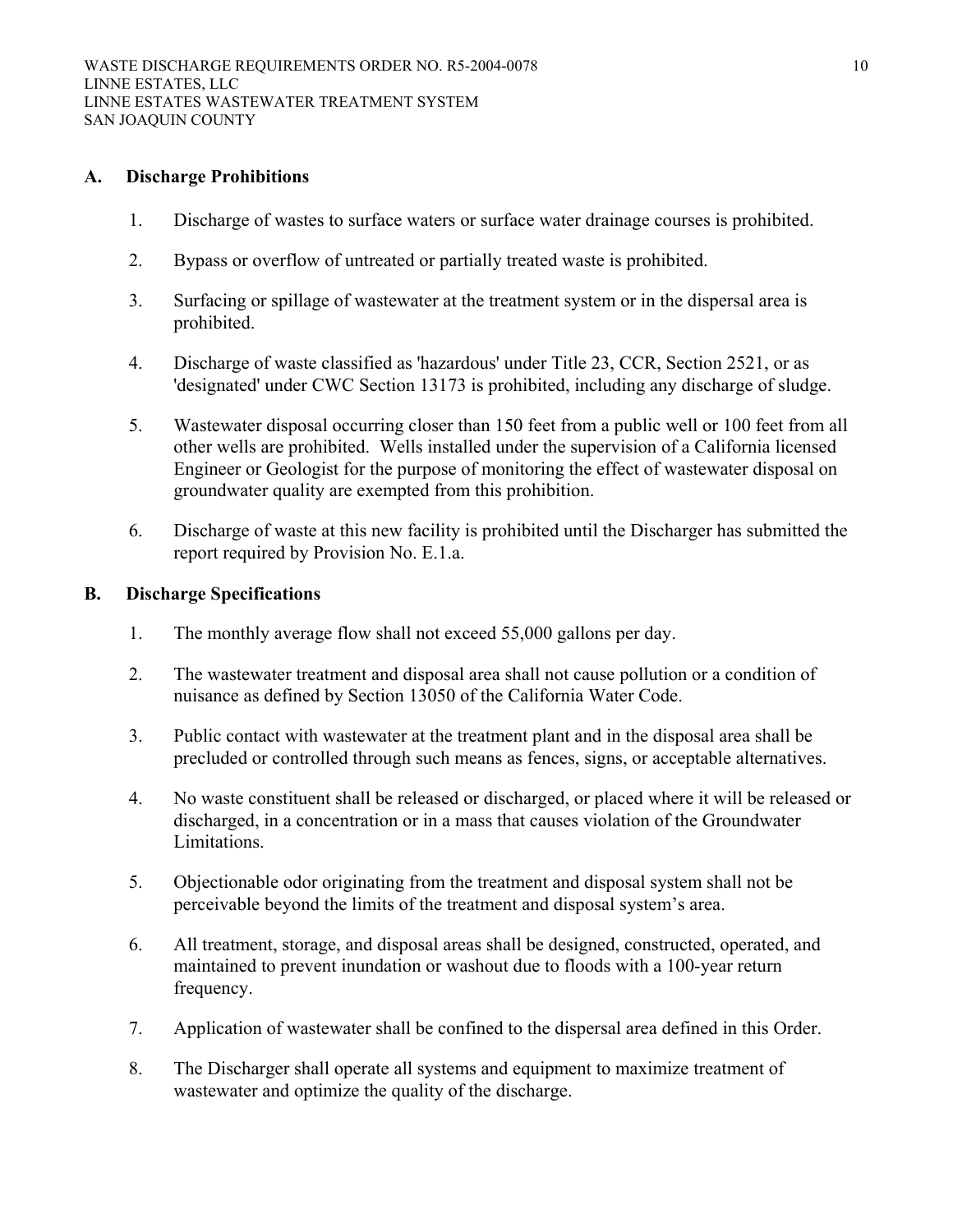- 9. The Discharger shall remove vegetation in the dispersal area as needed to prevent threat of root intrusion into the system and to remove wastewater constitutents taken up by the vegetation.
- 10. The wastewater treatment system shall have sufficient treatment, storage, and disposal capacity to accommodate allowable wastewater flow, inflow and infiltration, and design seasonal precipitation during the winter months. Design seasonal precipitation shall be based on total annual precipitation using a return period of 100 years, distributed monthly in accordance with historical rainfall patterns.
- 11. Installation of all treatment system equipment shall be performed in accordance with the requirements of this Order and the San Joaquin County Environmental Health Department Sewage Standards.

## **C. General Solids Disposal Specifications**

Sludge means the solid, semisolid, and liquid residues removed during primary, secondary, or advanced wastewater treatment processes. Solid waste refers to grit and screenings generated during preliminary treatment. Residual sludge means sludge that will not be subject to further treatment at the facility.

- 1. Sludge and solid waste shall be removed from screens, tanks, clarifiers, etc. as needed to ensure optimal plant operation.
- 2. Treatment and storage of sludge shall be confined to the treatment facility property, and shall be conducted in a manner that precludes infiltration of waste constituents into soils in a mass or at concentrations that will violate the Groundwater Limitations of this Order.
- 3. Any storage of residual sludge or solid waste at the facility shall be temporary, and the waste shall be controlled and contained in a manner that minimizes leachate formation and precludes infiltration of waste constituents into soils in a mass or at concentrations that will violate the Groundwater Limitations of this Order.
- 4. Residual sludge and solid waste shall be disposed of in a manner approved by the Executive Officer and consistent with Title 27 CCR, Division 2, Subdivision 1. Removal for further treatment, disposal, or reuse at disposal sites operated in accordance with valid waste discharge requirements issued by a regional water quality control board will satisfy this specification.

#### **D. Groundwater Limitations**

- 1. Release of waste constituents from any wastewater treatment or storage system component associated with the WWTF shall not cause groundwater under and beyond that system component, as determined by an approved well monitoring network, to:
	- a. Contain any of the following constituents in concentrations greater than the water quality limitations or background groundwater quality limitations, whichever is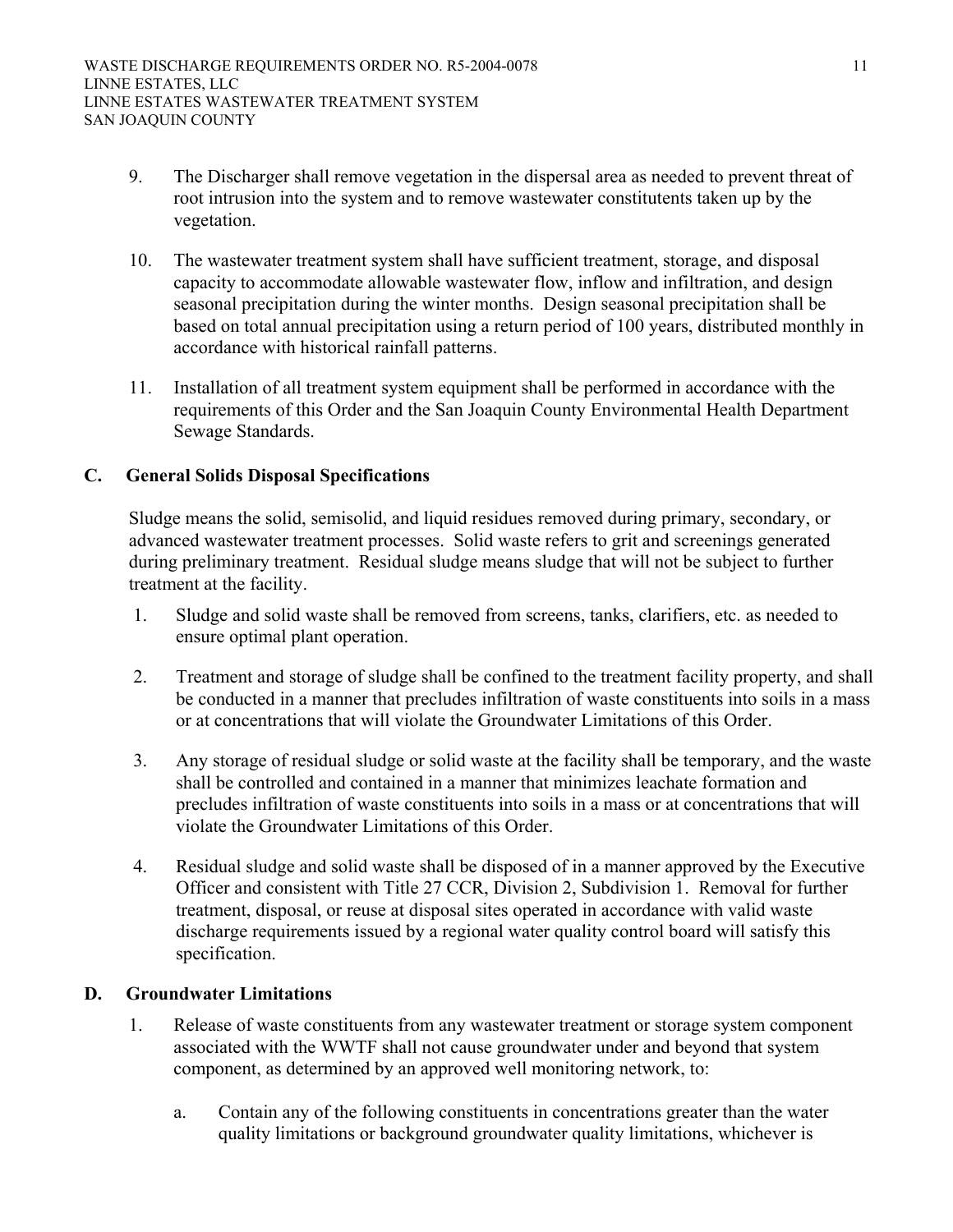#### WASTE DISCHARGE REQUIREMENTS ORDER NO. R5-2004-0078 LINNE ESTATES, LLC LINNE ESTATES WASTEWATER TREATMENT SYSTEM SAN JOAQUIN COUNTY

|                                     |               | Water      | Background  |
|-------------------------------------|---------------|------------|-------------|
|                                     |               | Quality    | Groundwater |
| Constituent                         | Units         | Limitation | Limitation  |
| Ammonia (as NH <sub>4</sub> )       | mg/L          | 1.5        |             |
| <b>Boron</b>                        | mg/L          | 0.7        |             |
| Chloride                            | mg/L          | 106        | 326         |
| Iron                                | mg/L          | 0.3        |             |
| Manganese                           | mg/L          | 0.05       |             |
| Sodium                              | mg/L          | 69         |             |
| <b>Total Coliform Organisms</b>     | MPN/100 mL    | ${<}2.21$  | < 2.2       |
| Total Dissolved Solids <sup>2</sup> | mg/L          | 450        | 1280        |
| <b>Total Nitrogen</b>               | Mg/L          | 10         |             |
| Nitrite (as N)                      | mg/1          | 1.0        |             |
| Nitrate (as N)                      | mg/L          | 10         | 20          |
| <b>Bromoform</b>                    | $\text{ug/L}$ | 4          |             |
| Bromodichloromethane                | $\text{ug/L}$ | 0.27       |             |
| Chloroform                          | ug/L          | 1.1        |             |
| Dibromochloromethane                | $\text{ug/L}$ | 0.37       |             |

greater:

 $\frac{1}{2}$  As measured over any seven day period.

<sup>2</sup> A cumulative impact limit that accounts for several dissolved constituents in addition to those listed here separately [e.g., alkalinity (carbonate and bicarbonate), calcium, hardness, phosphate, and potassium].

- b. Exhibit a pH of less than 6.5 or greater than 8.4 pH units.
- c. Impart taste, odor, toxicity, or color that creates nuisance or impairs any beneficial use.

#### **E. Provisions**

- 1. All of the following reports shall be submitted pursuant to Section 13267 of the California Water Code and shall be prepared by a registered professional as described by Provision F.2.
	- a. **At least 10 days prior to start-up of the WWTF**, the Discharger shall submit a report certifying completion of WWTF that the system is ready to begin treating wastewater. The report shall show the treatment plant and disposal area layout, and shall clearly document any significant deviation from the system design as presented in the RWD.
	- b. **Within 30 days of start-up of the WWTF,** the Discharger shall submit as-built drawings which are signed and stamped by a California registered engineer.
	- c. By **26 August 2004**, the Discharger shall submit and implement an Operation and Maintenance (O&M) Plan for the wastewater system. The O&M Plan shall instruct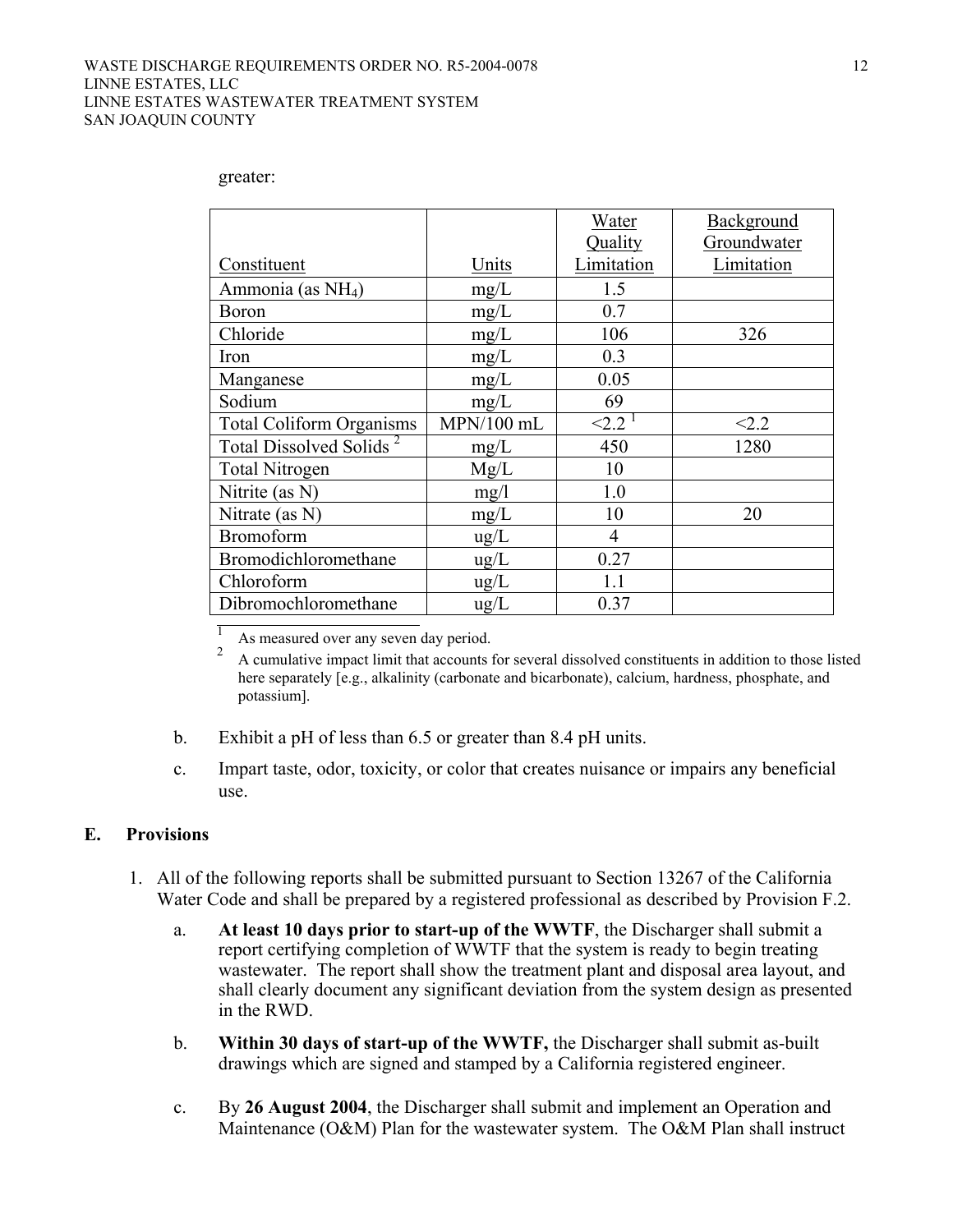field personnel on how to manage the day-to-day discharge operations to comply with the terms and conditions of this Order and how to make field adjustments, as necessary, to optimize the effectiveness and life of the dispersal area and preclude nuisance conditions (e.g., surfacing wastewater). It shall also include a troubleshooting flowchart with recommended remedial actions and a description of notification requirements. The O&M Plan shall address management of the wastewater system in sufficient detail to optimize compliance with this Order. The Discharger shall ensure that an up-to-date O&M Plan is readily available to operating personnel at al times, and that personnel are familiar with it.

- d. By **26 August 2004**, the Discharger shall submit a *Collection System Operation, Maintenance, Overflow Prevention, and Response Plan* (CSR Plan) that describes the actions designed to prevent or minimize the potential for overflows. The Discharger shall maintain the CSR Plan in an up-to-date condition and shall amend the CSR Plan whenever there is a change (e.g., in the design, construction, operation, or maintenance of the collection system) that materially affects the potential for overflows, or whenever there is an overflow. The Discharger shall ensure that the upto-date CSR Plan is readily available to operating personnel at all times and that the personnel are familiar with it.
	- i. At a minimum, the operation and maintenance portion of the CSR Plan shall contain or describe the following:
		- *1.* Detailed maps of the collection system;
		- *2.* A detailed listing of elements to be inspected, a description of inspection procedures and inspection frequency, and sample inspection forms;
		- *3.* A schedule for routine inspection of all pipelines, valves, and other key system components. The inspection/testing program shall be designed to reveal problems that might lead to accidental spills and ensure that preventive maintenance is completed;
		- *4.* Provisions for repair or replacement of defective equipment.
	- ii. At a minimum, the overflow prevention and response portion of the CSR Plan shall contain or describe the following:
		- *1.* Identification of areas of the collection system that historically have overflowed and an evaluation of the cause of the overflow;
		- *2.* Maintenance activities that can be implemented to address the cause of the overflow and means to prevent future overflows;
		- *3.* Procedures for responding to overflows designed to minimize the volume of overflow that enters surface waters, and minimize the adverse effects of overflows on water quality and beneficial uses; and
		- *4.* Steps to be taken when an overflow or spill occurs, and procedures that will be implemented to ensure that all overflows and spills are properly identified, responded to and reported to appropriate agencies, and if necessary, the public.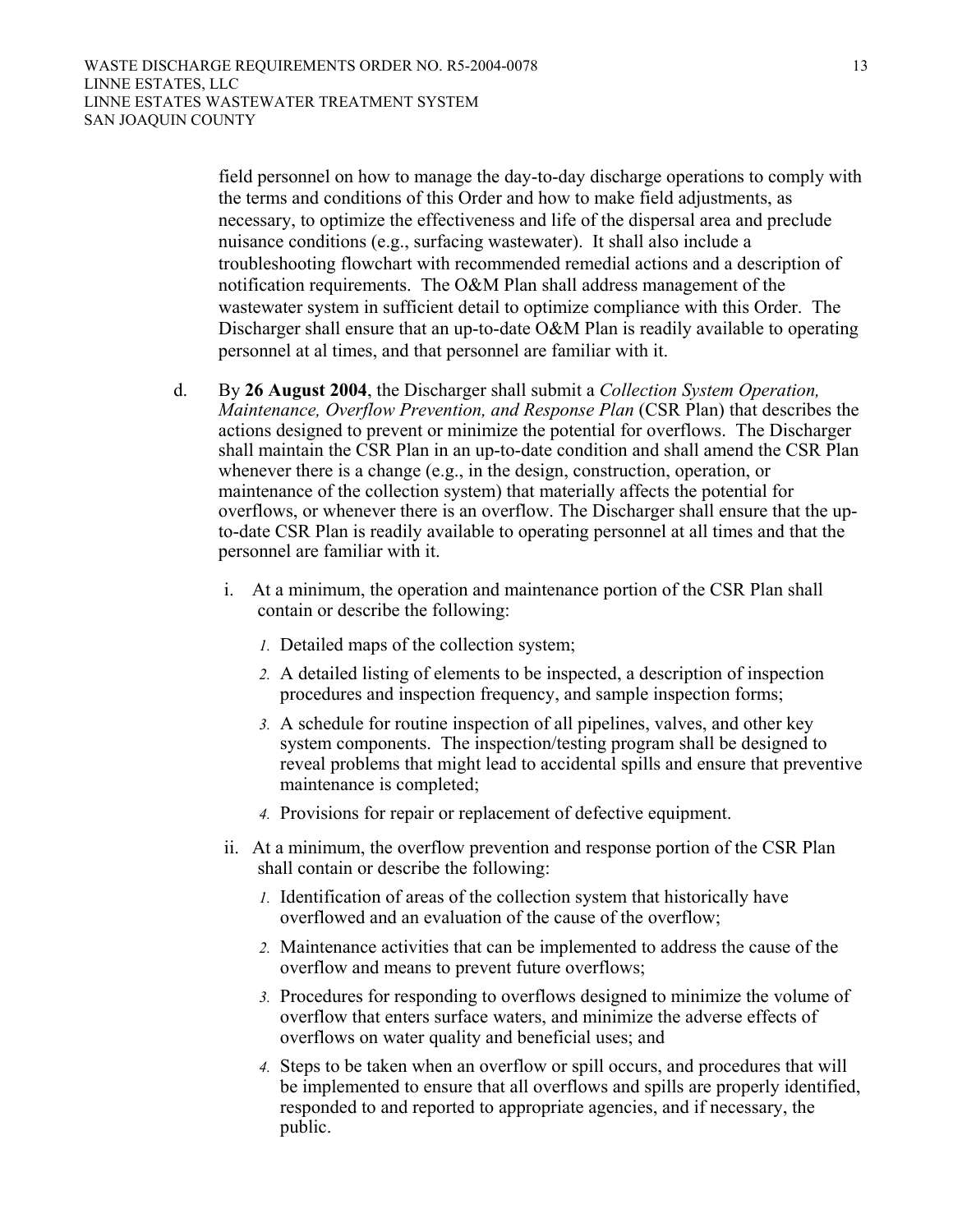- e. By **26 August 2004**, the Discharger shall submit a workplan for the characterization of groundwater quality at the disposal area. The workplan shall describe the locations of existing wells, data on the groundwater flow direction, and installation of additional wells to adequately characterize background water quality and potential groundwater impacts from the wastewater discharge. Every monitoring well shall be constructed to yield representative samples from the uppermost layer of the uppermost water bearing zone and to comply with applicable well standards. The workplan shall be consistent with, and include the items listed in, the first section of Attachment D, including a Groundwater Sampling and Analysis Plan.
- f. By **24 November 2004**, the Discharger shall submit a groundwater well installation report. The report shall be consistent with, and include the items listed in, the second section of Attachment D.
- g. By **15 October 2005**, the Discharger shall submit a *Groundwater Quality Study Report*. For each groundwater monitoring parameter/constituent identified in the Monitoring and Reporting Program, the report shall present a summary of monitoring data from each monitoring well. Determination of groundwater quality shall be made using the methods described in Title 27, Section 20415(e)(10), and data from at least four consecutive quarterly (or more frequent) groundwater monitoring events.
- h. If the *Groundwater Quality Study Report* shows that groundwater exceeds Groundwater Limitations, then within **120 days** of the Executive Officer's request, the Discharger shall submit a technical report in the form of a *Wastewater System Evaluation Report and Implementation Workplan.* The technical report shall include a comprehensive evaluation of treatment and control measures that address full mitigation of the source of the exceedance(s). The report shall describe treatment and control alternatives studied, the alternative(s) recommended for implementation, and any specific methods the Discharger proposes to monitor and assure continuous optimal performance, the source of funding, and proposed schedule for implementation. The recommended improvements and implementation schedule are subject to the Executive Officer's approval, but the schedule for full implementation shall be as short as practicable and not exceed two years unless specifically approved by the Regional Board.
- 2. In accordance with California Business and Professions Code sections 6735, 7835, and 7835.1, engineering and geologic evaluations and judgments shall be performed by or under the direction of registered professionals competent and proficient in the fields pertinent to the required activities. All technical reports specified herein that contain workplans for, that describe the conduct of investigations and studies, or that contain technical conclusions and recommendations concerning engineering and geology shall be prepared by or under the direction of appropriately qualified professional(s), even if not explicitly stated. Each technical report submitted by the Discharger shall contain a statement of qualifications of the responsible licensed professional(s) as well as the professional's signature and/or stamp of the seal.
- 3. The Discharger shall comply with the Monitoring and Reporting Program No. R5-2004-0078, which is part of this Order, and any revisions thereto as ordered by the Executive Officer.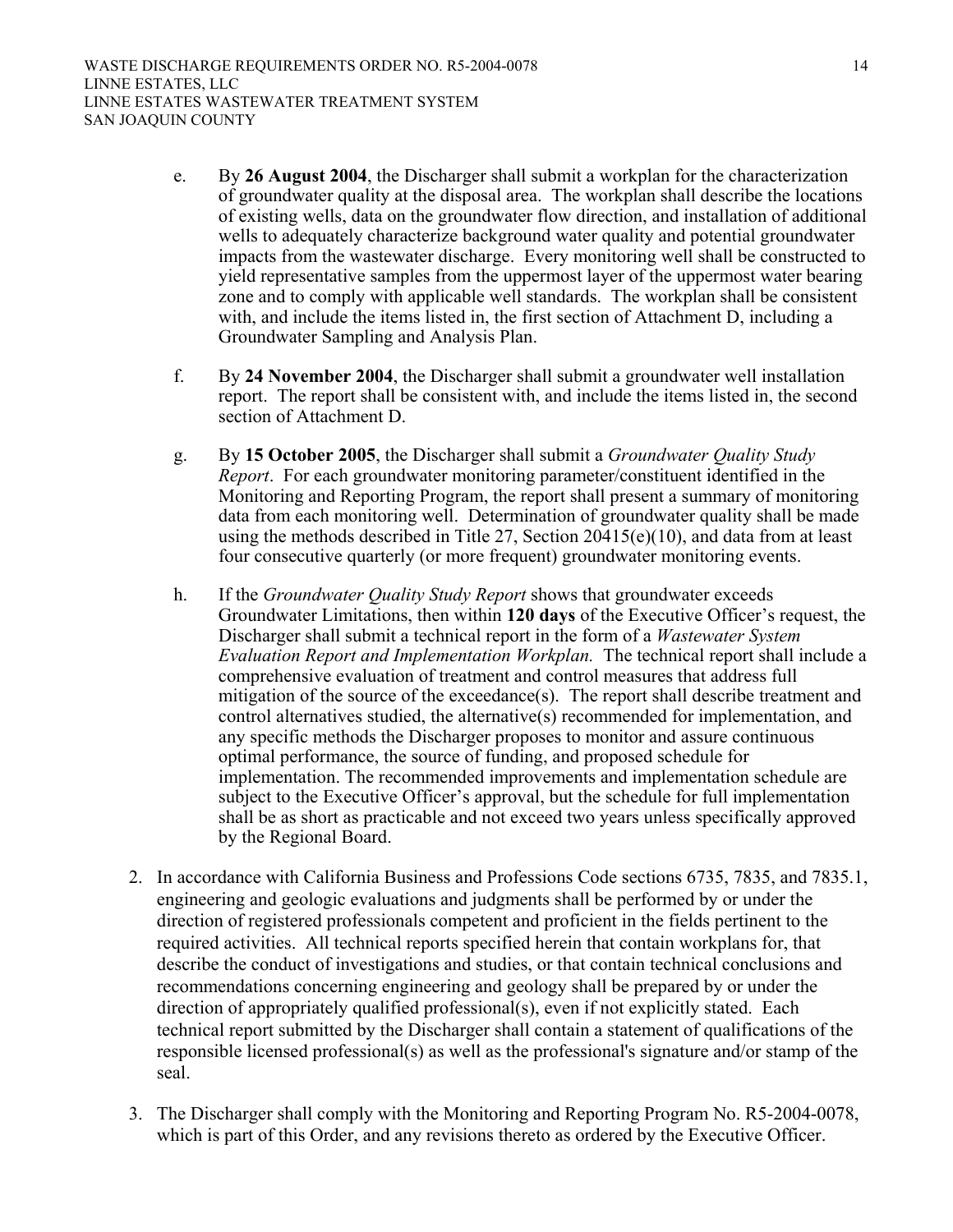- 4. The Discharger shall comply with the "Standard Provisions and Reporting Requirements for Waste Discharge Requirements", dated 1 March 1991, which are attached hereto and made part of this Order by reference. This attachment and its individual paragraphs are commonly referenced as "Standard Provision(s)." .
- 5. The Discharger shall use the best practicable treatment and control techniques, including proper operation and maintenance, to assure compliance with terms of this Order.
- 6. In event of overflow from the collection system, the Discharger shall take all necessary remedial action to control and limit the volume of wastewater discharged, and terminate the overflow as rapidly as possible. Necessary remedial actions may include, but are not limited to, the following:
	- a. Interception and rerouting of sewage flows around the collection line failure;
	- b. Vacuum truck recovery to the extent practical of sanitary sewer overflows and wash down water;
	- c. Cleanup of sewage-related debris at the overflow site;
	- d. Disinfection and posting of the area.
- 7. The Discharger shall report to the Regional Board any toxic chemical release data it reports to the State Emergency Response Commission within 15 days of reporting the data to the Commission pursuant to section 313 of the "Emergency Planning and Community Right to Know Act of 1986."
- 8. The Discharger shall not allow waste-free wastewater to be discharged into the wastewater collection, treatment, and disposal system. Waste-free wastewater means rainfall (roof gutters, yard drainage), groundwater, cooling waters, and condensates that are essentially free of wastes.
- 9. The Discharger shall submit to the Regional Board on or before each compliance report due date, the specified document or, if appropriate, a written report detailing compliance or noncompliance with the specific schedule date and task. If noncompliance is being reported, then the Discharge shall state the reasons for such noncompliance and provide an estimate of the date when the Discharger will be in compliance. The Discharger shall notify the Regional Board in writing when it returns to compliance with the time schedule.
- 10. In the event of any change in control or ownership of land or waste discharge facilities described herein, the Discharger shall notify the succeeding owner or operator of the existence of this Order by letter, a copy of which shall be immediately forwarded to this office.
- 11. The Discharger must comply with all conditions of this Order, including timely submittal of technical and monitoring reports as directed by the Executive Officer. Violations may result in enforcement action, including Regional Board or court orders requiring corrective action or imposing civil monetary liability, or in revision or recession of this Order.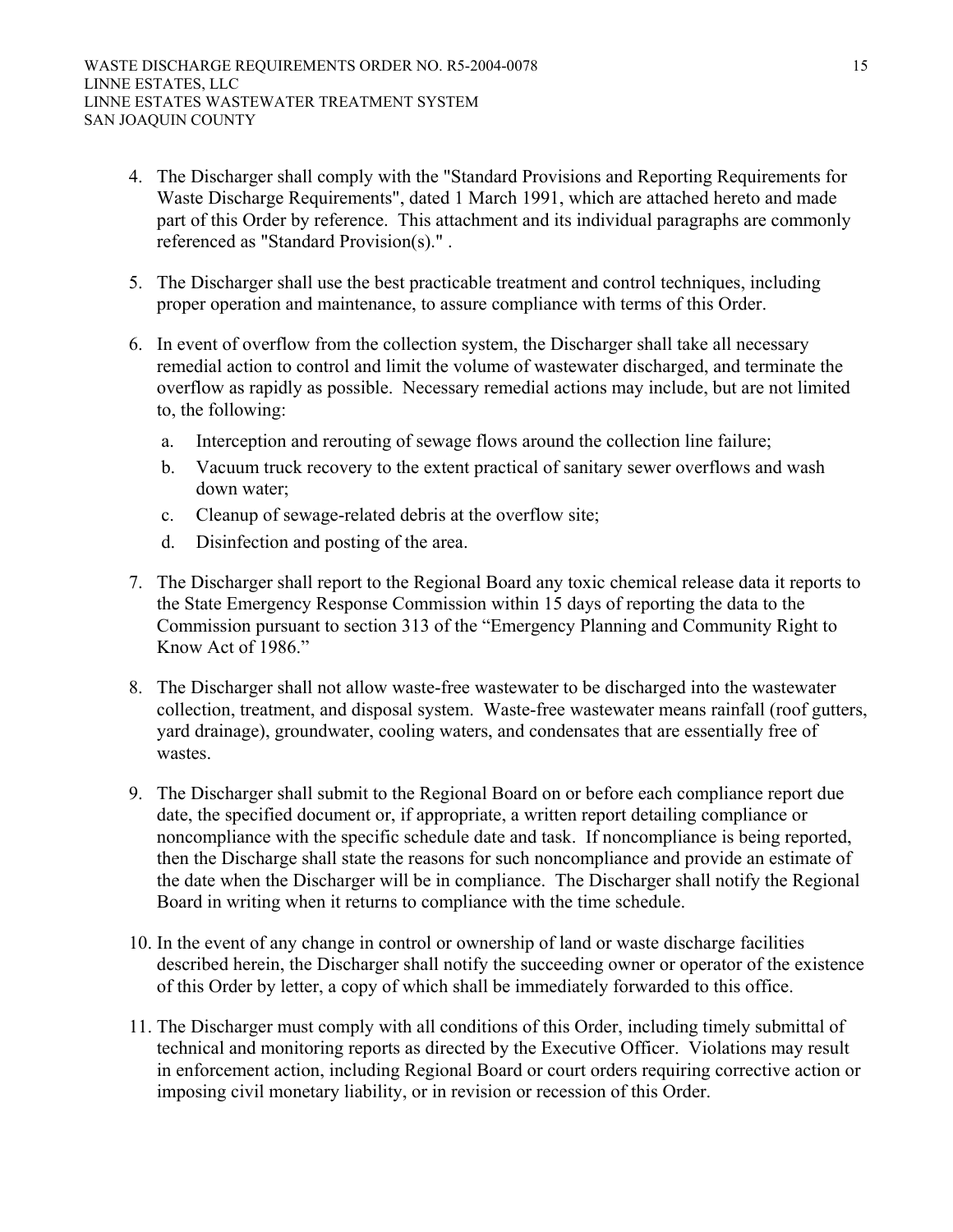- 12. A copy of this Order shall be kept at the facility for reference by operating personnel. Key operating personnel shall be familiar with its contents.
- 13. The Regional Board will review this Order periodically and will revise requirements when necessary.

I, THOMAS R. PINKOS, Executive Officer, do hereby certify the foregoing is a full, true, and correct copy of an Order adopted by the California Regional Water Quality Control Board, Central Valley Region, on 4 June 2004.

> \_\_\_\_\_\_\_\_\_\_\_\_\_\_\_\_\_\_\_\_\_\_\_\_\_\_\_\_\_\_\_\_\_\_\_\_\_\_\_\_ THOMAS R. PINKOS, Executive Officer

TRO: 06/04/04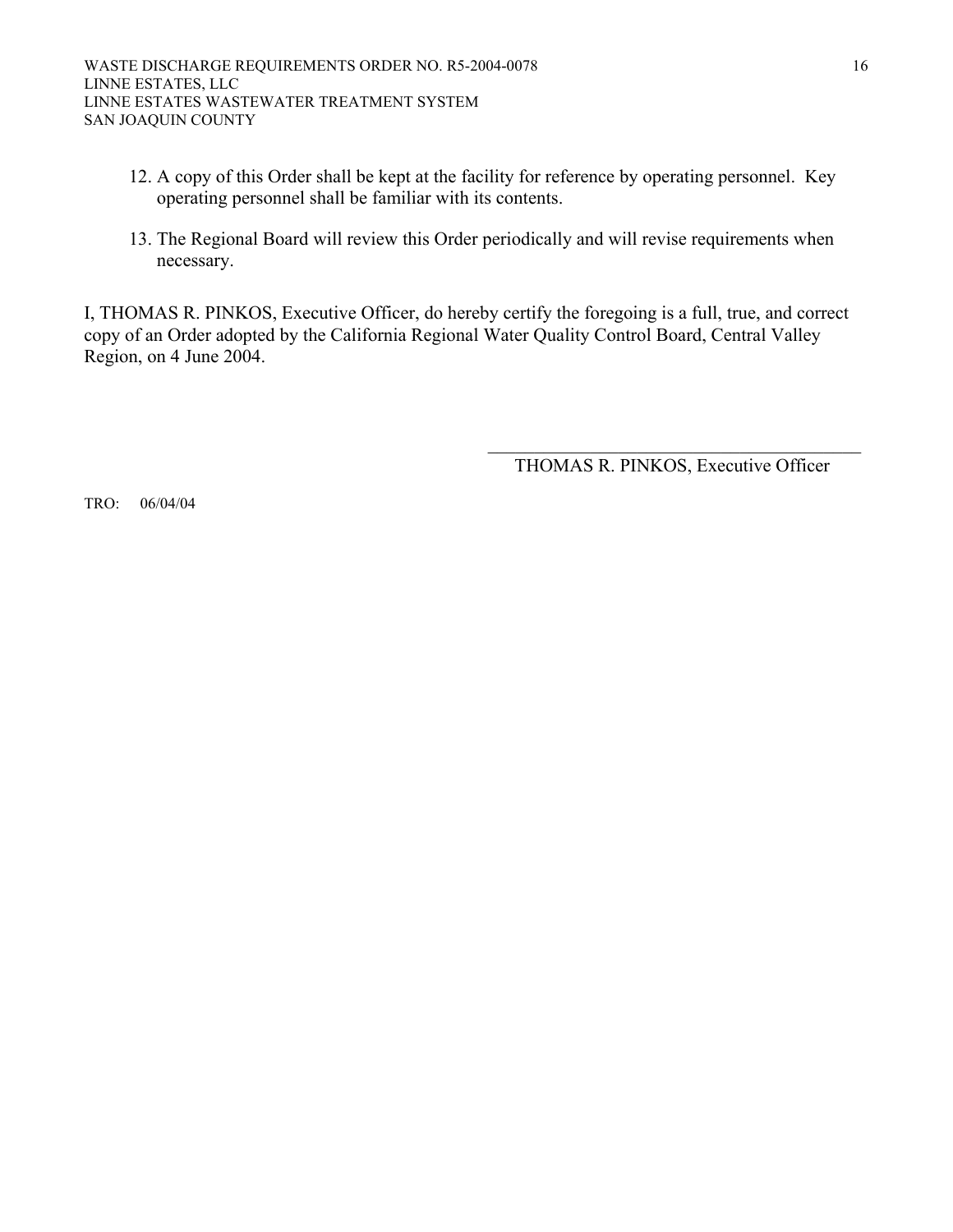#### CALIFORNIA REGIONAL WATER QUALITY CONTROL BOARD CENTRAL VALLEY REGION

#### MONITORING AND REPORTING PROGRAM NO. R5-2004-0078

### FOR LINNE ESTATES LLC LINNE ESTATES WASTEWATER TREATMENT SYSTEM SAN JOAQUIN COUNTY

This Monitoring and Reporting Program (MRP) describes requirements for monitoring domestic wastewater, treated effluent, the dispersal area, and groundwater. This MRP is issued pursuant to Water Code Section 13267. The Discharger shall not implement any changes to this MRP unless and until a revised MRP is issued by the Executive Officer. Regional Board staff shall approve specific sample station locations prior to implementation of sampling activities.

All samples should be representative of the volume and nature of the discharge or matrix of material sampled. The time, date, and location of each grab sample shall be recorded on the sample chain of custody form.

Field test instruments (such as those used to test pH and dissolved oxygen) may be used provided that:

- 1. The operator is trained in proper use and maintenance of the instruments;
- 2. The instruments are calibrated prior to each monitoring event;
- 3. Instruments are serviced and/or calibrated by the manufacturer at the recommended frequency; and
- 4. Field calibration reports are submitted as described in the "Reporting" section of this MRP.

The MRP is effective upon date of signature, and monthly monitoring reports are required as of the effective date. However, if the WTP is not yet constructed and no discharge of waste is occurring, then the Discharger shall submit monthly monitoring reports stating that the WTP is not yet operating, and shall describe the status of construction and anticipated start-up date.

## **INFLUENT MONITORING**

The Discharger shall collect samples of the influent prior to treatment by the package plant. Influent monitoring shall include, at a minimum, the following:

| Constituents              | Units | Type of Sample | Sampling<br>Frequency | Reporting<br><b>Frequency</b> |
|---------------------------|-------|----------------|-----------------------|-------------------------------|
| Flow <sup>1</sup>         | gpd   | Metered        | Daily                 | Monthly                       |
| Biochemical Oxygen Demand | mg/L  | Grab           | Monthly               | Monthly                       |

1 Daily flow measurements shall be recorded to determine the volume of wastewater influent each day.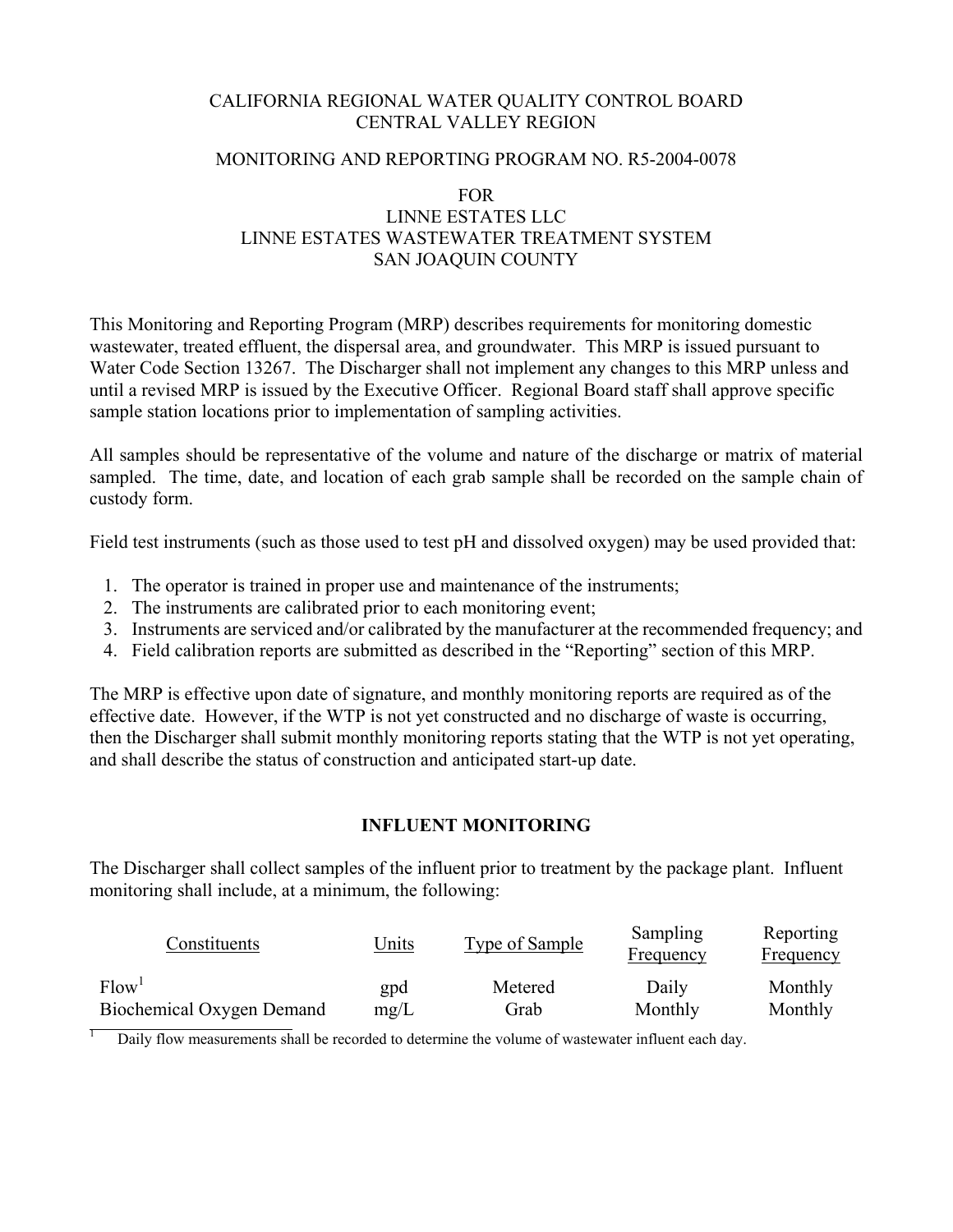#### **EFFLUENT MONITORING**

The Discharger shall conduct effluent monitoring of the wastewater prior to discharge to the dispersal area. Effluent monitoring shall include, at a minimum, the following:

|                                    |              | Type of | Sampling             | Reporting |
|------------------------------------|--------------|---------|----------------------|-----------|
| Constituents                       | Units        | Sample  | Frequency            | Frequency |
| <b>Total Coliform Organisms</b>    | $MPN/100$ ml | Grab    | <b>Twice Monthly</b> | Monthly   |
| Nitrate as Nitrogen                | mg/L         | Grab    | <b>Twice Monthly</b> | Monthly   |
| Total Kjeldahl Nitrogen            | mg/L         | Grab    | <b>Twice Monthly</b> | Monthly   |
| <b>PH</b>                          | Std units    | Grab    | <b>Twice Monthly</b> | Monthly   |
| Biochemical Oxygen Demand          | mg/L         | Grab    | Monthly              | Monthly   |
| <b>Total Dissolved Solids</b>      | mg/L         | Grab    | Monthly              | Monthly   |
| Means of Disinfection <sup>1</sup> | <b>NA</b>    | NA      | <b>NA</b>            | Monthly   |
| Standard Minerals <sup>2</sup>     | mg/L         | Grab    | Annually             | Annually  |

 $\overline{1}$  Means of Disinfection – The means of disinfection shall be stated in each monitoring report. Any use of chlorine during the reporting period shall be described.

<sup>2</sup> Standard Minerals shall include, at a minimum, the following elements and compounds: Boron, Calcium, Iron, Magnesium, Manganese, Sodium, Potassium, Chloride, Sulfate, Total Alkalinity (including alkalinity series), and Hardness.

#### **DISPERSAL AREA MONITORING**

The Discharger shall conduct a visual inspection of the dispersal area on a **weekly basis**. Evidence of surfacing wastewater, field saturation, runoff, or the presence of nuisance conditions shall be noted in the report. If surfacing wastewater is observed, the condition shall be immediately reported to Board staff and the need for system repair evaluated.

#### **GROUNDWATER MONITORING**

The Discharger shall immediately begin monitoring groundwater with the existing wells (i.e., beginning with the third quarter 2004). Prior to construction of any additional groundwater monitoring wells, the Discharger shall submit plans and specifications to the Board for review and approval. Once installed, all new wells shall be added to the MRP, and shall be sampled and analyzed according to the schedule below.

Prior to sampling, groundwater elevations shall be measured and the wells shall be purged at least three well volumes until pH and electrical conductivity have stabilized. Depth to groundwater shall be measured to the nearest 0.01 feet. Water table elevations shall be calculated. Samples shall be collected using approved EPA methods. Groundwater monitoring shall include, at a minimum, the following:

Constituent Units

Type of Sample

Sampling and Reporting Frequency<sup>3</sup>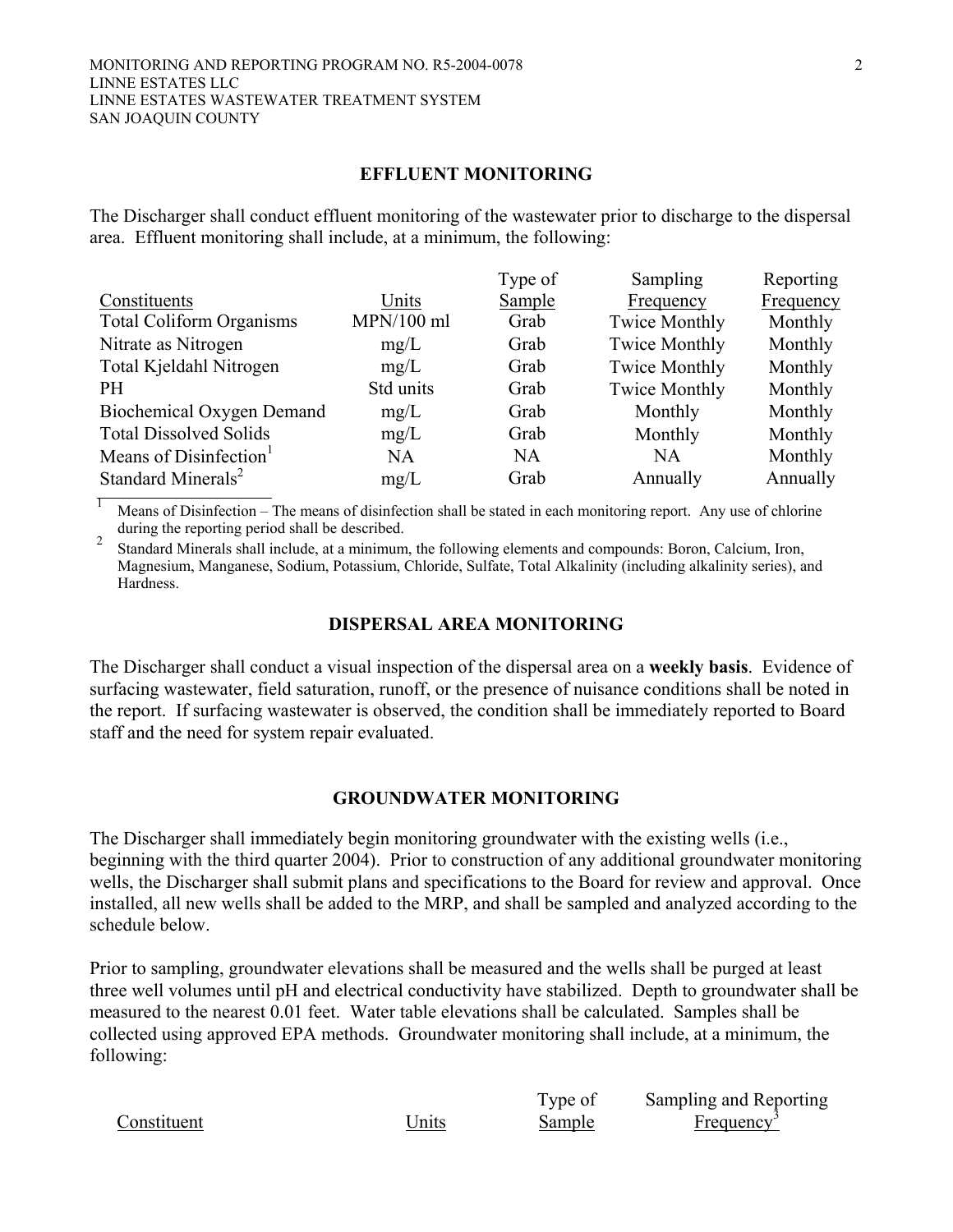|                                       |                 | Type of       | Sampling and Reporting |
|---------------------------------------|-----------------|---------------|------------------------|
| Constituent                           | Units           | <b>Sample</b> | <b>Frequency</b>       |
| Groundwater Elevation <sup>1</sup>    | $0.01$ Feet     | Measurement   | Quarterly              |
| Depth to Groundwater                  | $0.01$ Feet     | Calculated    | Quarterly              |
| Gradient                              | Feet/Feet       | Calculated    | Quarterly              |
| <b>Gradient Direction</b>             | degrees         | Calculated    | Quarterly              |
| <b>PH</b>                             | S.U.            | Grab          | Quarterly              |
| <b>Total Dissolved Solids</b>         | mg/L            | Grab          | Quarterly              |
| Nitrate as Nitrogen                   | mg/L            | Grab          | Quarterly              |
| Ammonia as Nitrogen                   | mg/L            | Grab          | Quarterly              |
| Total Coliform Organisms <sup>2</sup> | $MPN/100$ ml    | Grab          | Quarterly              |
| Trihalomethanes <sup>4</sup>          | $\frac{u g}{l}$ | Grab          | Quarterly              |

1 Groundwater elevation shall be based on depth to water using a surveyed measuring point elevation on the well and a surveyed reference elevation.

2 Using a minimum of 15 tubes or three dilutions

3 Beginning with the third quarter 2004

4 EPA Method 8020 or equivalent

## **REPORTING**

In reporting monitoring data, the Discharger shall arrange the data in tabular form so that the date, sample type (e.g., effluent, groundwater, etc.), and reported analytical result for each sample are readily discernible. The data shall be summarized in such a manner to clearly illustrate compliance with Waste Discharge Requirements and spatial or temporal trends, as applicable. The results of any monitoring done more frequently than required at the locations specified in the Monitoring and Reporting Program shall be reported in the next scheduled monitoring report.

As required by the California Business and Professions Code Sections 6735, 7835, and 7835.1, all Groundwater Monitoring Reports shall be prepared under the supervision of a California licensed Registered Engineer or Geologist and signed by the registered professional.

#### **A. Monthly Monitoring Reports**

Monthly reports shall be submitted to the Regional Board on the **1st day of the second month following sampling** (i.e. the January Report is due by 1 March). At a minimum, the reports shall include:

- 1. If the treatment plant has not yet been constructed, the report shall so state and shall provide an anticipated schedule for construction.
- 2. If the treatment plant is operational, then:
	- A. Results of influent, effluent, and dispersal area monitoring;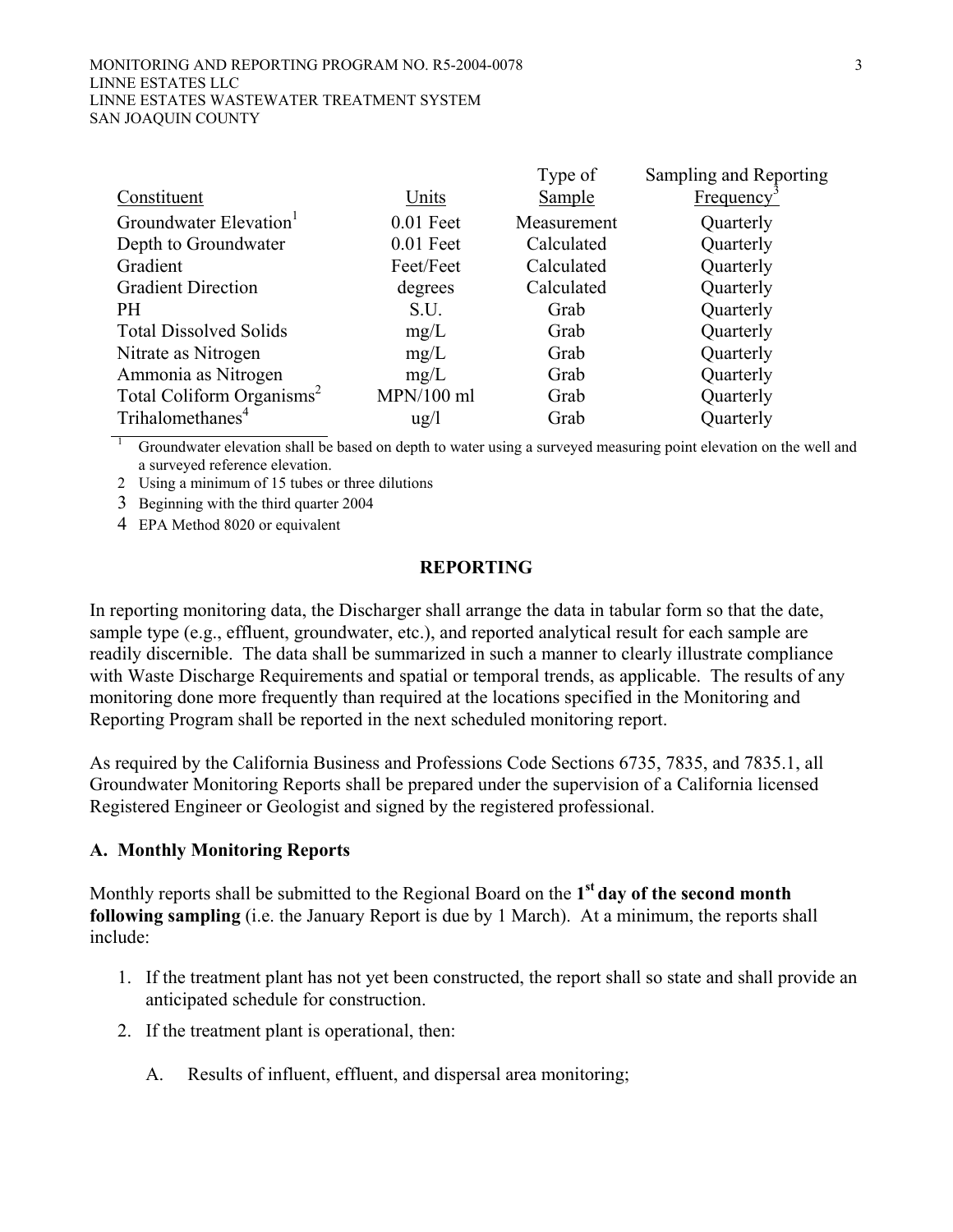- B. A comparison of monitoring data to the discharge specifications and an explanation of any violation of those requirements. Data shall be presented in tabular format;
- C. If requested by staff, copies of laboratory analytical report(s); and
- D. A calibration log verifying calibration of all hand held monitoring instruments and devices used to comply with the prescribed monitoring program.

#### **B. Quarterly Report**

The Discharger shall establish a quarterly sampling schedule for effluent monitoring and groundwater monitoring such that samples are obtained approximately every three months. Quarterly monitoring reports shall be submitted to the Board by the **1st day of the second month after the quarter** (i.e. the January-March quarterly reports is due by May  $1<sup>st</sup>$ , and may be combined with the monthly report. The Quarterly Report shall include the following:

- 1. Results of the groundwater monitoring.
- 2. A narrative description of all preparatory, monitoring, sampling, and analytical testing activities for the groundwater monitoring. The narrative shall be sufficiently detailed to verify compliance with the WDR, this MRP, and the Standard Provisions and Reporting Requirements. The narrative shall be supported by field logs for each well documenting depth to groundwater; parameters measured before, during, and after purging; method of purging; calculation of casing volume; and total volume of water purged;
- 3. Calculation of groundwater elevations, an assessment of groundwater flow direction and gradient on the date of measurement, comparison of previous flow direction and gradient data, and a discussion of seasonal trends if any;
- 4. A narrative discussion of the analytical results for all groundwater locations monitored including spatial and temporal tends, with reference to summary data tables, graphs, and appended analytical reports (as applicable);
- 5. A comparison of the monitoring data to the groundwater limitations and an explanation of any violation of those requirements;
- 6. Summary data tables of historical and current water table elevations and analytical results;
- 7. A scaled map showing relevant structures and features of the facility, the locations of monitoring wells and any other sampling stations, and groundwater elevation contours referenced to mean sea level datum; and
- 8. Copies of laboratory analytical report(s) for groundwater monitoring.

#### **C. Annual Report**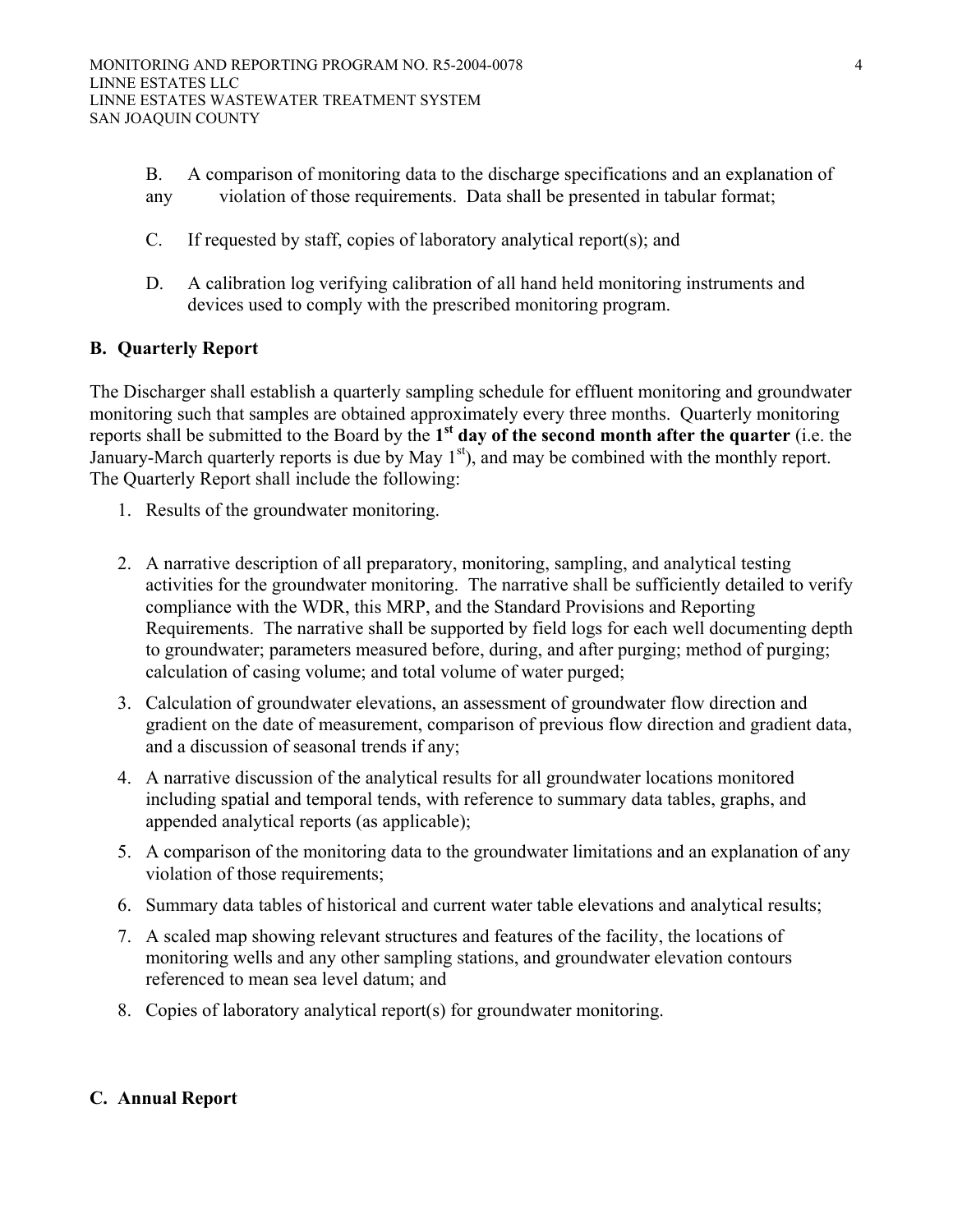An Annual Report shall be prepared as the fourth quarter monitoring report. The Annual Report will include all monitoring data required in the monthly/quarterly schedule. The Annual Report shall be submitted to the Regional Board by **1 February** each year. In addition to the data normally presented, the Annual Report shall include the following:

- 1. The contents of the regular quarterly monitoring report for the last quarter of the year;
- 2. If requested by staff, tabular and graphical summaries of all data collected during the year;
- 3. Results of effluent and groundwater annual monitoring;
- 4. A description of any activities to control vegetation in the dispersal area;
- 5. A statement of when the O&M Manual was last reviewed for adequacy, and a description of any changes made during the year;
- 6. A summary of maintenance and repairs activities which were performed on the collection system; and
- 7. A discussion of any compliance and the corrective actions taken, as well as any planned or proposed actions needed to bring the discharge into full compliance with the waste discharge requirements.

A letter transmitting the self-monitoring reports shall accompany each report. Such a letter shall include a discussion of requirement violations found during the reporting period, and actions taken or planned for correcting noted violations, such as operation or facility modifications. If the discharger has previously submitted a report describing corrective actions and/or a time schedule for implementing the corrective actions, reference to the previous correspondence will be satisfactory. The transmittal letter shall contain a statement by the discharger, or the discharger's authorized agent, under penalty of perjury, that to the best of the signer's knowledge the report is true, accurate and complete.

The Discharger shall implement the above monitoring program as of the date of this Order.

Ordered by:

THOMAS R. PINKOS, Executive Officer

 4 June 2004 (Date)

TRO: 06/04/04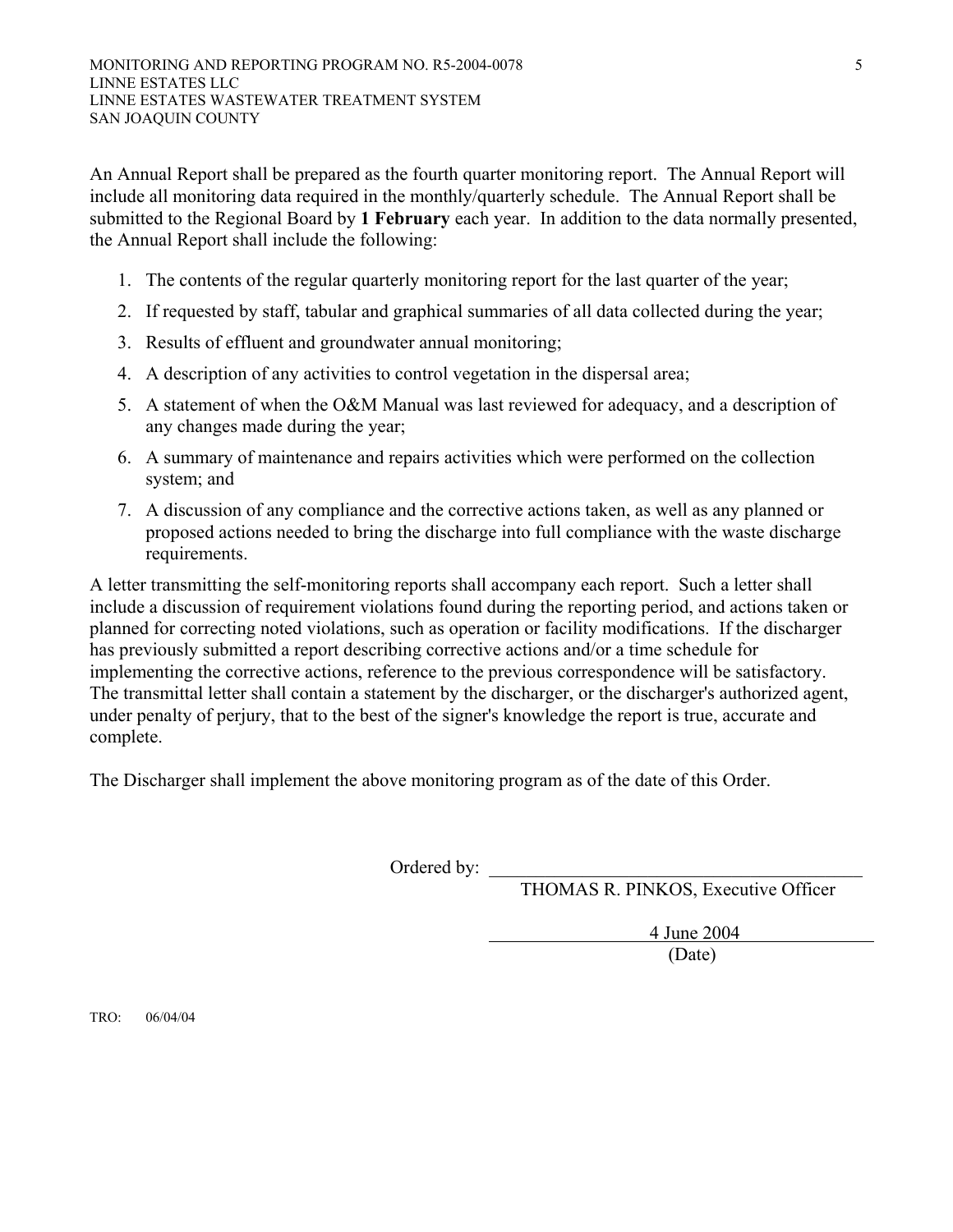## INFORMATION SHEET

## ORDER NO. R5-2004-0078 LINNE ESTATES, LLC LINNE ESTATES WASTEWATER TREATMENT SYSTEM SAN JOAQUIN COUNTY

#### **Background**

Linne Estates is a proposed 78-acre residential subdivision that will contain 150 residential parcels. Linne Estates, LLC (hereafter Discharger) will construct a new wastewater treatment system to treat and dispose of domestic wastewater generated by homes in the residential development. Upon acceptance of the completed plant by the San Joaquin County Board of Supervisors, the facility will be owned and operated by the San Joaquin County Department of Public Works. The facility will be at 7701 Nates Road, Tracy.

Wastewater will be collected in a gravity collection system with two pumping stations. Piping will be gasketed to minimize leakage and infiltration. The wastewater treatment system is sized for a flow rate of 55,000 gpd. Wastewater treatment will be performed using activated sludge in a batch treatment process. Wastewater will be partially denitrified, disinfected, and then discharged to shallow emitters in a 1.7 acre dispersal area subdivided into six irrigation zones. Discharge of wastewater will be controlled using moisture sensors to prevent soil saturation and even distribution. Wasted sludge will be discharged to an aerobic digestion tank and pumped periodically for off-site disposal at the City of Tracy's wastewater treatment facility.

This Order requires the Discharger to prepare an As-Built Report, an Operation and Maintenance Plan, a Collection System O&M/Spill Response Plan, a Groundwater Well Installation Workplan, a Groundwater Well Installation Report, and a Groundwater Quality Study Report.

#### **Basin Plan, Beneficial Uses, and Regulatory Considerations**

Surface water drainage from the site is to the San Joaquin Delta. The *Water Quality Control Plan for the Sacramento River and San Joaquin River Basins, Fourth Edition* (Basin Plan), designates beneficial uses, establishes water quality objectives, and contains implementation plans and policies to achieve the objectives for all waters of the Basin. Beneficial use designations determine the water quality objectives that apply to a water body. For example, pursuant to the Chemical Constituents objective, waters designated as municipal and domestic supply must meet the maximum contaminant levels (MCLs) for drinking water. The Basin Plan sets forth the applicable beneficial uses (industrial process, industrial service, agricultural, and municipal and domestic supply in this instance) of groundwater, procedure for application of water quality objectives, and the process for and factors to consider in allocating waste assimilation capacity.

#### **Antidegradation Policy (State Board Resolution No. 68-16)**

State Board Resolution No. 68-16 ("Statement of Policy with Respect to Maintaining High Quality of Waters of the State") requires the Regional Board in regulating the discharge of waste to maintain high quality waters of the state until it is demonstrated that any change in quality will be consistent with maximum benefit to the people of the State, will not unreasonably affect beneficial uses, and will not result in water quality less than that described in the Regional Board's policies (e.g., quality that does not conform to water quality objectives). In addition, Resolution No. 68-16 requires that discharges of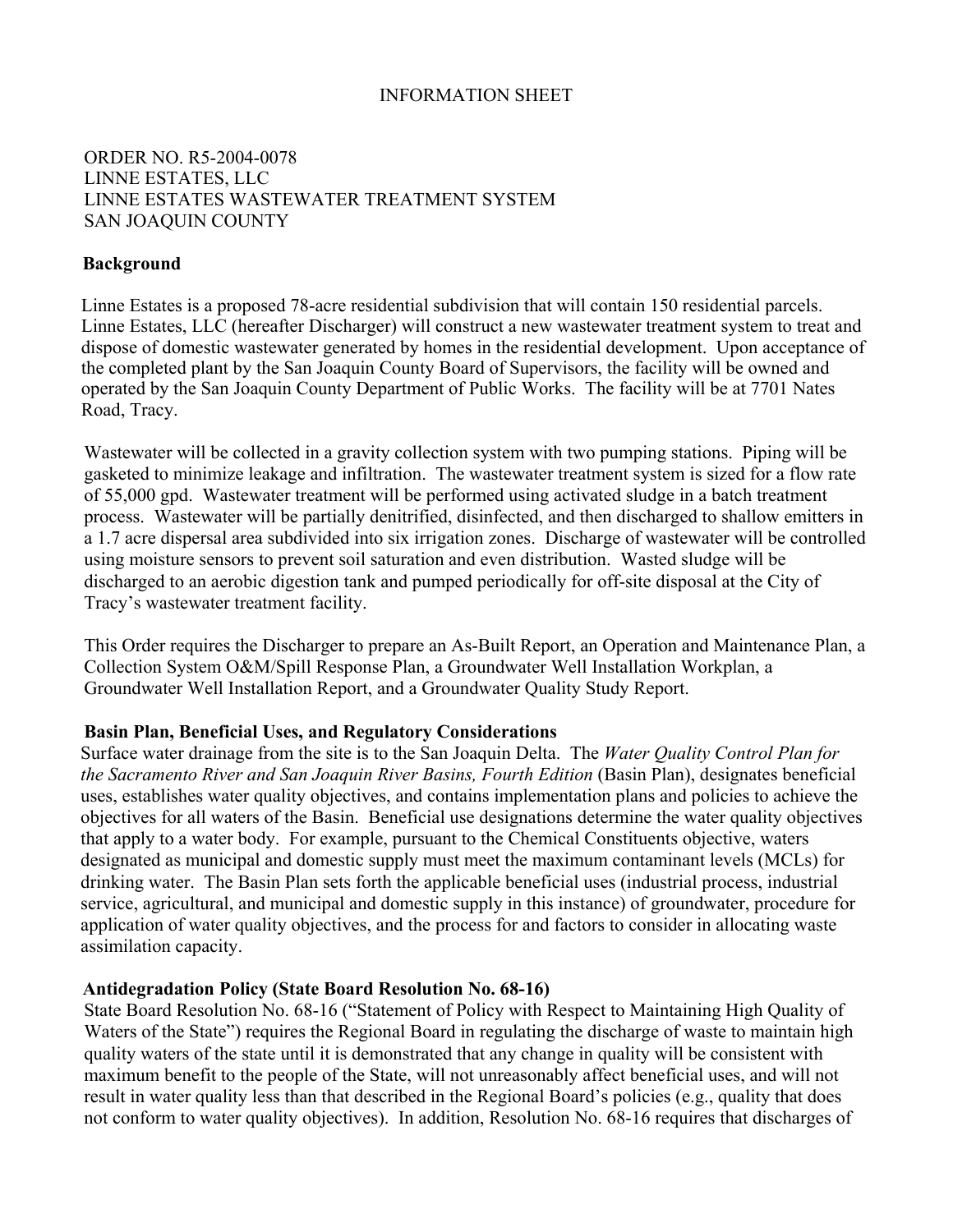#### INFORMATION SHEET FOR ORDER NO. R5-2004-0078  $-2$ -LINNE ESTATES, LLC LINNE ESTATES WASTEWATER TREATMENT SYSTEM SAN JOAQUIN COUNTY

waste to existing high quality waters "be required to meet waste discharge requirements which will result in the best practicable treatment or control of the discharge necessary to assure that (a) pollution or nuisance will not occur and (b) the highest water quality consistent with maximum benefit to the people of the State will be maintained." Waters can be of high quality for some constituents or beneficial uses and not others. Policies and procedures for complying with this directive are set forth in the Basin Plan (including by reference State Board Resolution No. 68-16).

Resolution No. 68-16 is applied on a case-by-case, constituent-by-constituent basis in determining whether a certain degree of water quality degradation can be justified. It is incumbent upon the Discharger to provide technical information for the Regional Board to evaluate that fully characterizes:

- All waste constituents to be discharged;
- The background quality of the uppermost layer of the uppermost aquifer;
- The background quality of other waters that may be affected;
- The underlying hydrogeologic conditions;
- Waste treatment and control measures;
- How treatment and control measures are justified as best practicable treatment or control (BPTC);
- The extent the discharge will impact the quality of each aquifer; and
- The expected degree of degradation below water quality objectives.

The Regional Board must comply with California Water Code (CWC) Section 13263 in setting appropriate discharge conditions. The Regional Board is required, with respect to the waters of the State that may be affected by the discharge, to implement the Basin Plan and consider the beneficial uses to be protected along with the water quality objectives essential to protect those uses. The Regional Board need not authorize the full utilization of the waste assimilation capacity of the groundwater (CWC Section 13263(b)) and must consider other waste discharges and factors that affect that capacity.

The WWTF was not constructed when this Order was prepared. However, certain waste constituents in domestic wastewater are not fully amenable to waste treatment and control and it is reasonable to expect some impact on groundwater quality. Some degradation for certain constituents is consistent with maximum benefit to the people of California as residential housing and wastewater treatment facilities are a necessity and therefore provide a sufficient reason to accommodate increases in wastewater discharge provided terms of reasonable degradation are defined and met. The proposed Order authorizes some degradation consistent with the maximum benefit to the people of the State.

Three groundwater monitoring wells were installed in August 2003 in the dispersal area and two groundwater monitoring events have been performed. Based on data collected on 11 September 2003 and 29 December 2003, groundwater exists approximately 50 feet below the ground surface and flows to the northwest under a gradient of 0.001 ft/ft. Well MW-1 is likely to be established as the well upgradient of the dispersal area. A summary of the average groundwater quality is presented below: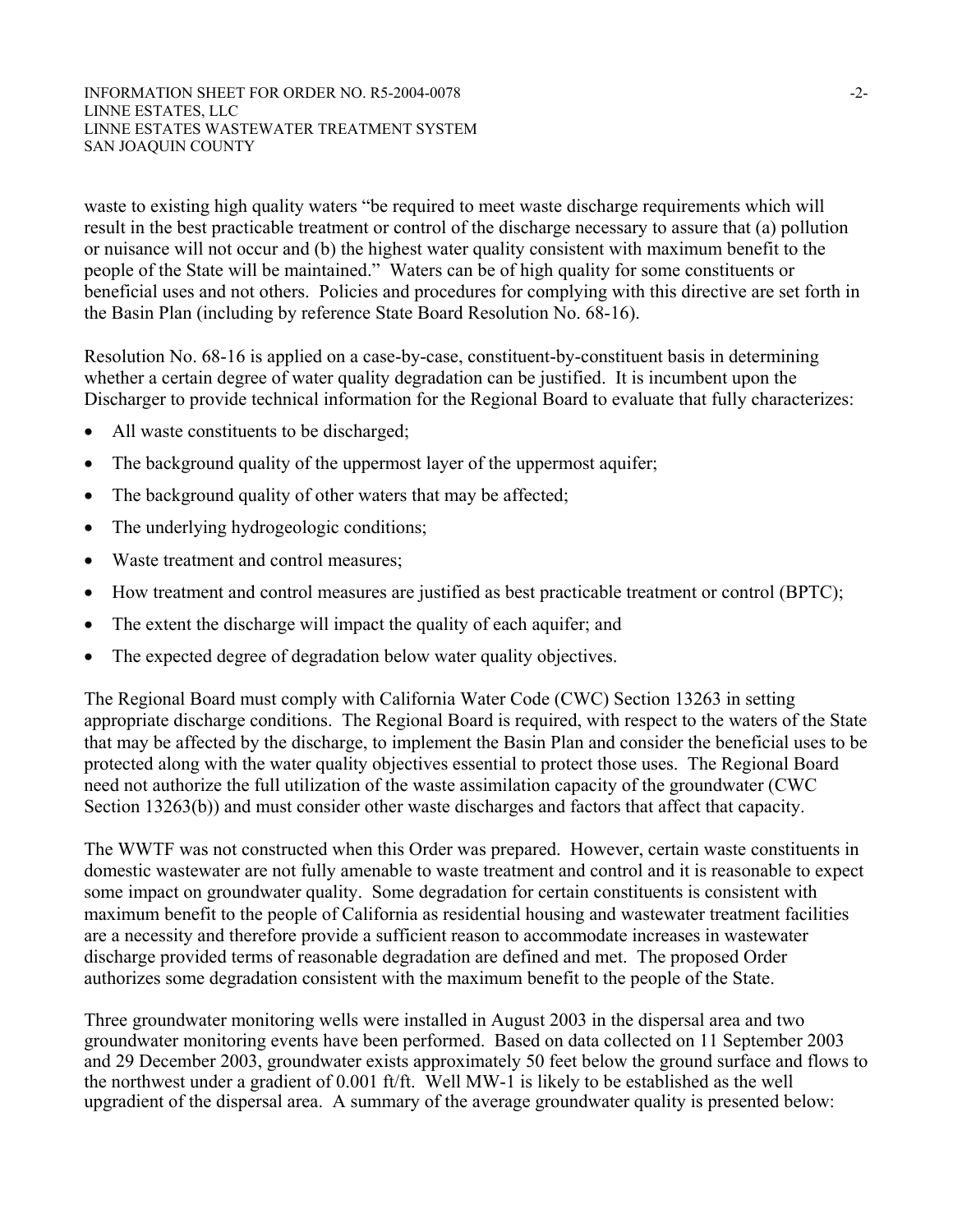#### INFORMATION SHEET FOR ORDER NO. R5-2004-0078  $-3-$ LINNE ESTATES, LLC LINNE ESTATES WASTEWATER TREATMENT SYSTEM SAN JOAQUIN COUNTY

| <u>Well</u> | NO3 as N | Chloride | TDS    | VDS    | <u>SC</u>  | TCO          | FCO          |
|-------------|----------|----------|--------|--------|------------|--------------|--------------|
|             | (mg/L)   | (mg/L)   | (mg/L) | (mg/L) | (umhos/cm) | (mpn/100 ml) | (mpn/100 ml) |
| $MW-1$      | 20       | 326      | 1280   | 275    | 1805       | ND(2)        | ND(2)        |
| $MW-2$      | 13.2     | 335      | 1195   | 230    | 1755       | ND(2)        | ND(2)        |
| $MW-3$      | 14       | 319.5    | 180    | 310    | 1730       | ND(2)        | ND(2)        |

NO3 as N denotes nitrate as nitrogen. TDS denotes Total Dissolved Solids. VDS denotes Volatile Dissolved Solids. SC denotes Specific Conductance. TCO denotes Total Coliform Organisms. FCO denotes Fecal Coliform Organisms.

Although two groundwater sampling events have been performed, sufficient quarterly groundwater monitoring has not been conducted to establish the most appropriate groundwater limits. Reasonable time is necessary to gather specific information about the WWTF and the site to make informed, appropriate, long-term decisions. This proposed Order, therefore, establishes interim groundwater limitations at a concentration protective of the beneficial uses of groundwater of the State pending the Discharger's completion of certain tasks and provides time schedules to complete specified tasks. The Discharger is expected to identify, implement, and adhere to BPTC as individual practices are reviewed and upgraded in this process. During this period, degradation may occur from certain constituents, but is not authorized to exceed the interim groundwater limitations.

Water quality objectives define the least stringent limits that could apply as water quality limitations for groundwater at this location, except where natural background quality exceeds the objective. The values below are concentrations directly from the Basin Plan, or derived indirectly using Basin Plan procedures for implementation of narrative water quality objectives, and must be met to maintain specific beneficial uses of groundwater. They are based on numeric and narrative water quality objectives. Consistent with the Policy for Application of Water Quality Objectives in the Basin Plan, criteria of appropriate agencies have been used to implement narrative water quality objectives**.** Unless natural background for a constituent proves higher, the interim groundwater quality limitations established in the proposed Order are the most stringent of the values listed for the listed constituents.

| Constituent                     | Units          | Value     | Beneficial         | Criteria or Justification                          |
|---------------------------------|----------------|-----------|--------------------|----------------------------------------------------|
|                                 |                |           | <u>Use</u>         |                                                    |
| Ammonia                         | mg/L           | 1.5       | $MUN$ <sup>1</sup> | Taste and Odor <sup>2</sup>                        |
| <b>Boron</b>                    | mg/l           | 0.7       | $AGR^3$            | Boron Sensitivity <sup>4</sup>                     |
| Chloride                        | mg/L           | 106       | AGR <sup>3</sup>   | Chloride sensitivity on certain crops              |
|                                 |                |           |                    | irrigated via sprinklers <sup>4</sup>              |
|                                 |                | 142       | AGR <sup>3</sup>   | Chloride sensitivity on certain crops <sup>4</sup> |
|                                 |                | 250       | $MUN$ <sup>1</sup> | Recommended Secondary MCL <sup>5</sup>             |
|                                 |                | 500       | $MUN$ <sup>1</sup> | Upper Secondary MCL <sup>5</sup>                   |
| Iron                            | mg/L           | 0.3       | $MUN$ <sup>1</sup> | Secondary MCL <sup>6</sup>                         |
| Manganese                       | mg/L           | 0.05      | $MUN$ <sup>1</sup> | Secondary MCL <sup>6</sup>                         |
| Nitrate as N                    | mg/L           | 10        | $MUN$ <sup>1</sup> | Primary MCL                                        |
| Nitrite as N                    | mg/L           | 1         | $MUN$ <sup>1</sup> | Primary MCL                                        |
| <b>Total Nitrogen</b>           | mg/L           | 10        | $MUN$ <sup>1</sup> | Primary MCL <sup>11</sup>                          |
| Sodium                          | mg/L           | 69        | $AGR^3$            | Sodium sensitivity on certain crops <sup>4</sup>   |
| <b>Total Dissolved Solids</b>   | mg/L           | $450^8$   | AGR <sup>3</sup>   | Salt sensitivity for certain crops <sup>4</sup>    |
|                                 |                | 500       | $MUN$ <sup>1</sup> | Recommended Secondary MCL <sup>5</sup>             |
|                                 |                | 1,000     | $MUN$ <sup>1</sup> | <b>Upper Secondary MCL</b>                         |
| <b>Total Coliform Organisms</b> | <b>MPN/100</b> | Less than | $MUN$ <sup>1</sup> | <b>Basin Plan</b>                                  |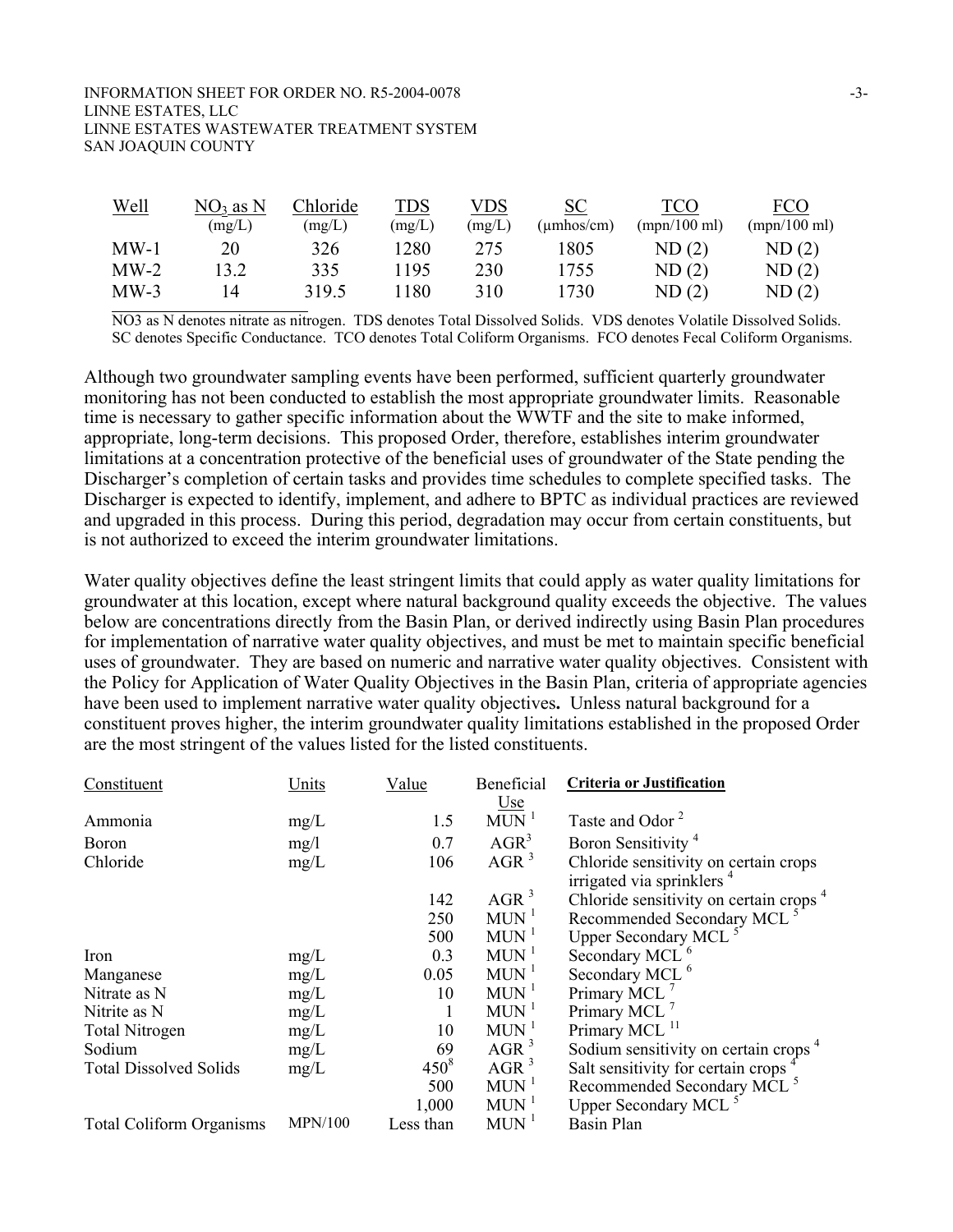#### INFORMATION SHEET FOR ORDER NO. R5-2004-0078  $-4-$ LINNE ESTATES, LLC LINNE ESTATES WASTEWATER TREATMENT SYSTEM SAN JOAQUIN COUNTY

| Constituent          | Units     | Value      | Beneficial         | <b>Criteria or Justification</b>                |
|----------------------|-----------|------------|--------------------|-------------------------------------------------|
|                      |           |            | <b>Use</b>         |                                                 |
|                      | ml        | 2.2        |                    |                                                 |
| Trihalomethanes      | $\mu$ g/L | 80         | $MUN$ <sup>1</sup> | $MCL$ <sup>8</sup>                              |
| <b>Bromoform</b>     | $\mu$ g/L | 4          | $MUN$ <sup>1</sup> | <b>USEPA Cancer Potency Factor</b> <sup>9</sup> |
| Bromodichloromethane | $\mu$ g/L | 0.27       | $MUN$ <sup>1</sup> | Cal/EPA Cancer Potency Factor <sup>10</sup>     |
| Chloroform           | $\mu$ g/L | 1.1        | $MUN$ <sup>1</sup> | Cal/EPA Cancer Potency Factor <sup>10</sup>     |
| Dibromochloromethane | $\mu$ g/L | 0.37       | $MUN$ <sup>1</sup> | Cal/EPA Cancer Potency Factor <sup>10</sup>     |
| <b>PH</b>            | pH Units  | 6.5 to 8.5 | $MUN$ <sup>1</sup> | USEPA Secondary MCL <sup>12</sup>               |
|                      |           | 6.5 to 8.4 | $AGR^3$            | Irrigation of crops <sup>4</sup>                |

1 Municipal and domestic supply.<br>2 I.E. Amoore amd E. Hautala  $Q_0$ 

2 J.E. Amoore amd E. Hautala, *Odor as an Aid to Chemical Safety : Odor Thresholds Compared with Threshold Limit Values and Volatilities for 214 Industrial Chemicals in Air and Water Dilution, Journal of Applied Toxicology*, Vol. 3, No. 6 (1983).

3 Agricultural supply.

4 Ayers, R. S. and D. W. Westcot, Water Quality for Agriculture, Food and Agriculture Organization of the United Nations – Irrigation and Drainage Paper No. 29, Rev. 1, Rome (1985).

5 Title 22, California Code of Regulations (CCR), section 64449, Table 64449-B.

6 Title 22, CCR, Section 64449, Table 64449-A.<br>7 Title 22, CCR, Section 64431, Table 64431-A.

7 Title 22, CCR, Section 64431, Table 64431-A.

8 Title 22, CCR, Section 64439.<br>9 USEPA Integrated Risk Inform

USEPA Integrated Risk Information System.

10 Cal/EPA Toxicity Criteria Database (OEHHA).

11 Assumes that, over time, all nitrate species will convert to nitrate or nitrite.

12 40 Code of Federal Regulations 143.3

Municipal wastewater contains numerous dissolved inorganic waste constituents (i.e., salts, minerals) that together comprise Total Dissolved Solids (TDS). Each component constituent is not individually critical to beneficial use protection unless they are individually listed. The cumulative impact from these other constituents, along with the cumulative affect of the constituents that are individually listed can be effectively controlled using TDS as a generic indicator parameter.

Not all TDS constituents pass through the treatment process and soil profile in the same manner or rate. Chloride tends to pass through both rapidly to groundwater. Groundwater chloride concentrations in the region normally are much lower than in treated municipal wastewater; therefore, chloride is a useful indicator parameter for evaluating the extent to which effluent reaches groundwater. However, the limited data collected to date indicates chlorine exists at higher concentration than that expected in the discharge. Boron is another TDS constituent that may occur in wastewater in concentrations greater than natural background groundwater depending on the source water and to the extent residents use cleaning products containing boron. Other indicator constituents for monitoring potential groundwater degradation due to wastewater discharge includes total coliform bacteria, ammonia, total nitrogen, and Trihalomethanes (THMs) (by-products of chlorination). Since the WWTF uses ozone to disinfect the effluent, THMs are not included in the monitoring program or interim groundwater limitations. A backup chlorine system does exist and if chlorine is regularly used, the MRP will be modified to include THMs in effluent and groundwater monitoring. Dissolved iron and manganese are useful indicators to determine whether components of the WWTF with high-strength waste constituents are ineffective in containing waste. Exceptionally high TDS and nitrogen also typifies this type of release.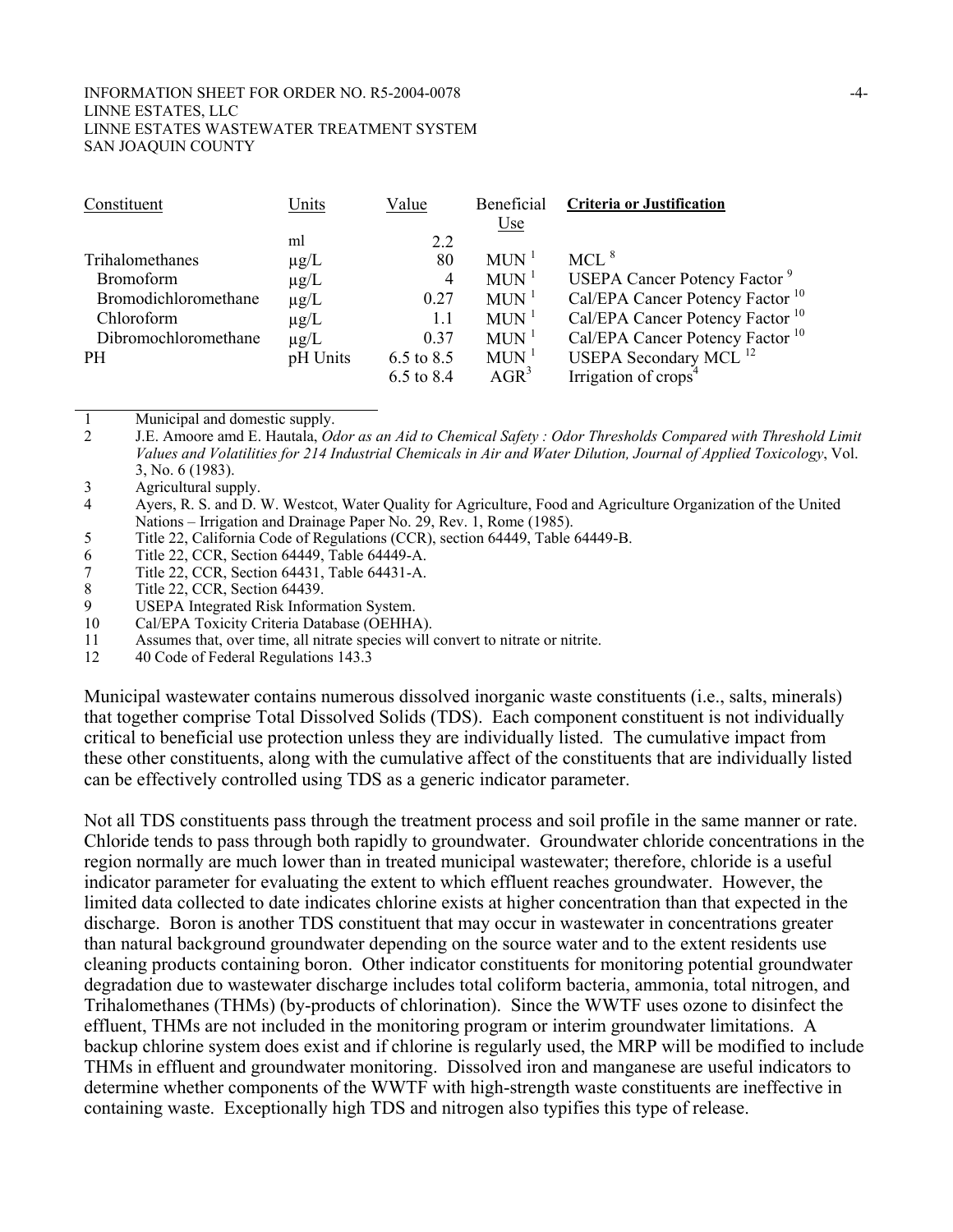INFORMATION SHEET FOR ORDER NO. R5-2004-0078 -5-LINNE ESTATES, LLC LINNE ESTATES WASTEWATER TREATMENT SYSTEM SAN JOAQUIN COUNTY

This Order assigns numeric groundwater limitations only for constituents anticipated to be present in the wastewater, known potential breakdown products of domestic wastewater, or known to potentially leach from soil as a result of domestic wastewater discharge to land.

#### **Treatment Technology and Control**

 $\overline{a}$ 

Selecting appropriate treatment and control technologies so that the soil underlying the disposal area can accept the residual waste constituent loading while preventing unacceptable levels of groundwater degradation is a critical aspect of land disposal system siting and design<sup>1</sup>. Given the character of municipal wastewater, secondary treatment technology is generally sufficient to control degradation of groundwater from decomposable organic constituents when there is sufficient separation between the base of the land discharge area and the water table. Adding disinfection significantly reduces populations of pathogenic organisms, and significant layers of fine-grained soils in the vadose zone can reduce them further by filtration. Neither organics nor total coliform organisms, the indicator parameter for pathogenic organisms, should be found in groundwater beneath a well-sited, well-designed, welloperated facility.

Municipal wastewater typically contains nitrogen in concentrations greater than water quality objectives, which vary according to the form of nitrogen. Nitrogen concentrations can be controlled by an appropriate secondary treatment system to nitrify and denitrify the wastewater (e.g., oxidation ditch) or tertiary treatment for nitrogen reduction<sup>2</sup>. Agronomic reuse of treated wastewater on harvested crops is an effective means to convert wastewater nitrogen into plant matter and nitrogen gas<sup>3</sup>. The effectiveness of these approaches varies, but one or more of them should be able achieve nitrogen concentrations in groundwater well below the water quality objectives. The proposed interim groundwater limitations for nitrogen are based on the water quality objectives and on background water quality.

Many waste constituents that are forms of salinity pass through conventional domestic wastewater treatment process unchanged except through evapoconcentration. Clay soils have a significant ability to assimilate some of the salinity through cation exchange, whereas sands and other soil types have relatively little<sup>4</sup>. However, in most cases, the combination of long term use of the dispersal area will ultimately overwhelm the natural attenuation capacity of the underlying soil. Therefore, effective control of long-term effects often relies upon effective source control and pretreatment measures. In the best of circumstances, long-term land discharge of treated municipal wastewater will degrade groundwater with salt (as measured by TDS and EC) and the individual components of salts (e.g., sodium, chloride). The proposed Order sets interim limits based on measured background water quality.

A discharge of wastewater that overloads soils with nutrients and organics can result in anaerobic conditions in the soil profile, creation of organic acids, and a decrease in soil pH. Under these

<sup>&</sup>lt;sup>1</sup> USEPA Office of Research and Development, Manual of Wastewater Treatment and Disposal for Small Communities, EPA/625/R-92/006, Washington, D.C. (1992).

<sup>2</sup> Metcalf, and Eddy, Inc., Wastewater Engineering Treatment, Disposal and Reuse (3<sup>rd</sup> Ed.), McGraw-Hill, Inc., New York, (1991).

<sup>3</sup> Brown and Caldwell, Kennedy Jenks, Komex H<sub>2</sub>0 Science, Manual of Good Practice for Land Application of Food Process/Rinse Water, California League of Food Processors, Sacramento (2003). 4

Dragun, James, The Soil Chemistry of Hazardous Materials, Hazardous Materials Control Research Institute, Silver Spring MD, (1988).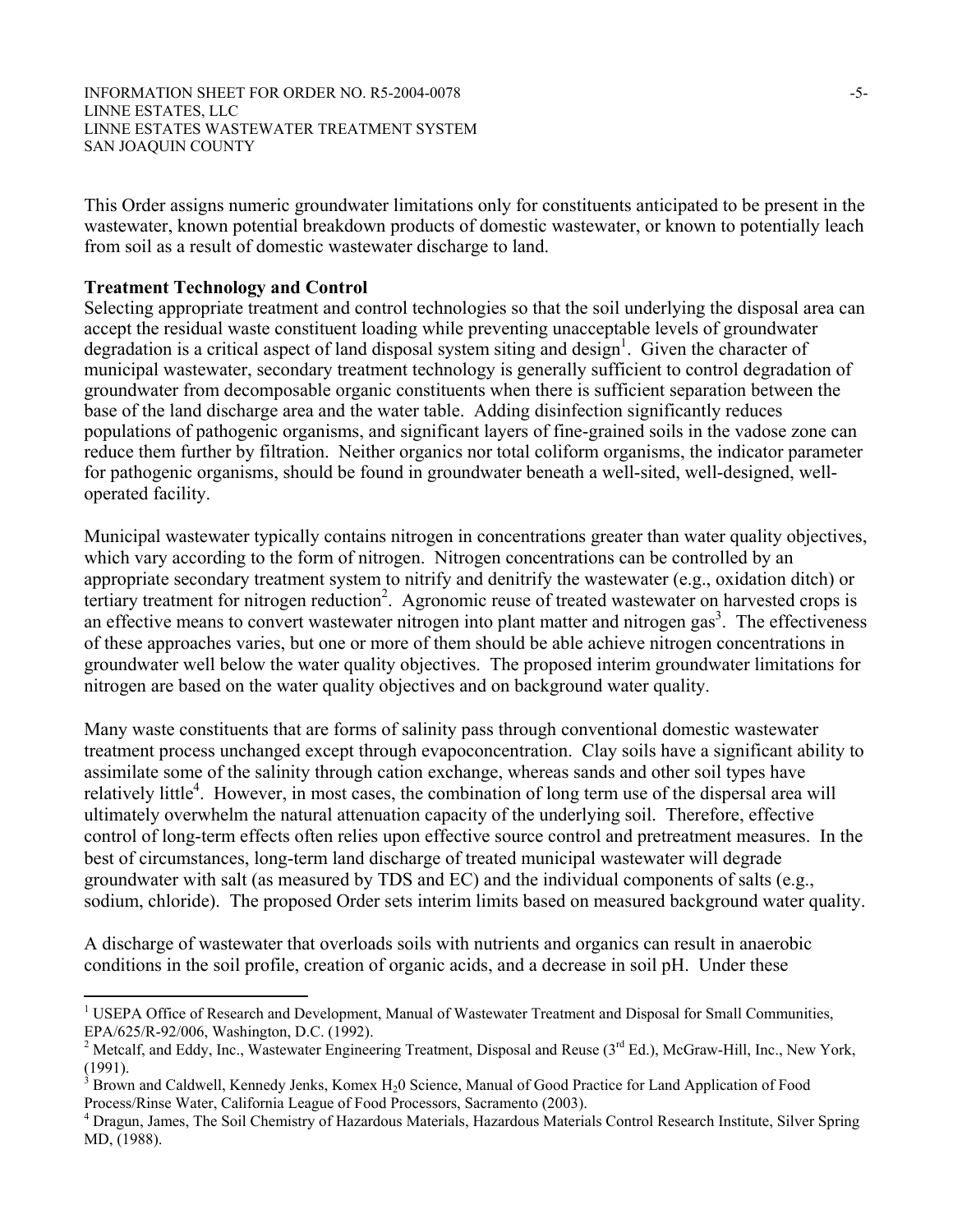INFORMATION SHEET FOR ORDER NO. R5-2004-0078 -6- LINNE ESTATES, LLC LINNE ESTATES WASTEWATER TREATMENT SYSTEM SAN JOAQUIN COUNTY

conditions, iron and manganese compounds in the soil can solubilize and leach into groundwater. Anaerobic conditions can also lead to the presence of ammonia in the groundwater. Such overloading is preventable through appropriate system design and operation. The proposed groundwater limitations for pH, iron, manganese, and ammonia apply the water quality objectives.

## **Title 27**

Title 27 California Code of Regulations (CCR) Section 20005 et seq. ("Title 27"), contains regulations to address certain waste discharges to land for treatment, storage, processing, or disposal. Title 27 establishes a waste classification system, specifies siting and construction standards for full containment of designated and non-hazardous wastes, requires extensive monitoring of groundwater and the unsaturated zone for any indication of failure of containment, and specifies closure and post-closure maintenance requirements. Generally, no degradation of groundwater quality by any waste constituent is acceptable.

Discharges of domestic sewage and treated effluent can be treated and controlled to a degree that will not result in unreasonable degradation of groundwater. For this reason, they have been conditionally exempted from Title 27, except for the discharge to land of residual sludge and solid waste generated as part of the treatment process [Title 27 Section 20090(a)]. The conditions require that Waste Discharge Requirements (WDRs) have been issued or waived and that the discharge not result in violation of any water quality objective in groundwater.

Treatment and storage facilities for sludge that are part of the WWTF are considered exempt from Title 27 under Section 20090(a), under the condition that the facilities not result in a violation of any water quality objective. However, residual sludge (for the purposes of the proposed order, sludge that will not be subjected to further treatment by the WWTF is not exempt from Title 27. Solid waste (e.g., grit and screenings) that results from treatment of domestic sewage and industrial waste also is not exempt from Title 27. This residual sludge and solid waste are subject to the provisions of Title 27.

Accordingly, the municipal discharge of effluent and the operation of treatment or storage facilities associated with a municipal wastewater treatment plant can be allowed without requiring compliance with Title 27, but only if resulting degradation of groundwater is in accordance with all water quality objectives. The conditions for sludge, solid waste, and biosolids management proposed in this Order are intended to assure this be evaluated along with other aspects of BPTC, pursuant to Resolution No. 68-16.

#### **Discharge Prohibitions and Specifications**

The Report of Waste Discharge (RWD) and water balance states that the treatment system is adequate for the estimated flow of 55,000 gpd. This Order maintains the flow limit based on the RWD's description of the treatment system and dispersal area's capacity.

#### **Monitoring Requirements**

CWC Section 13267 authorizes the Regional Board to require monitoring and technical reports as necessary to investigate the impact of a waste discharge on waters of the state. In recent years there has been increased emphasis on obtaining all necessary information, assuring the information is timely as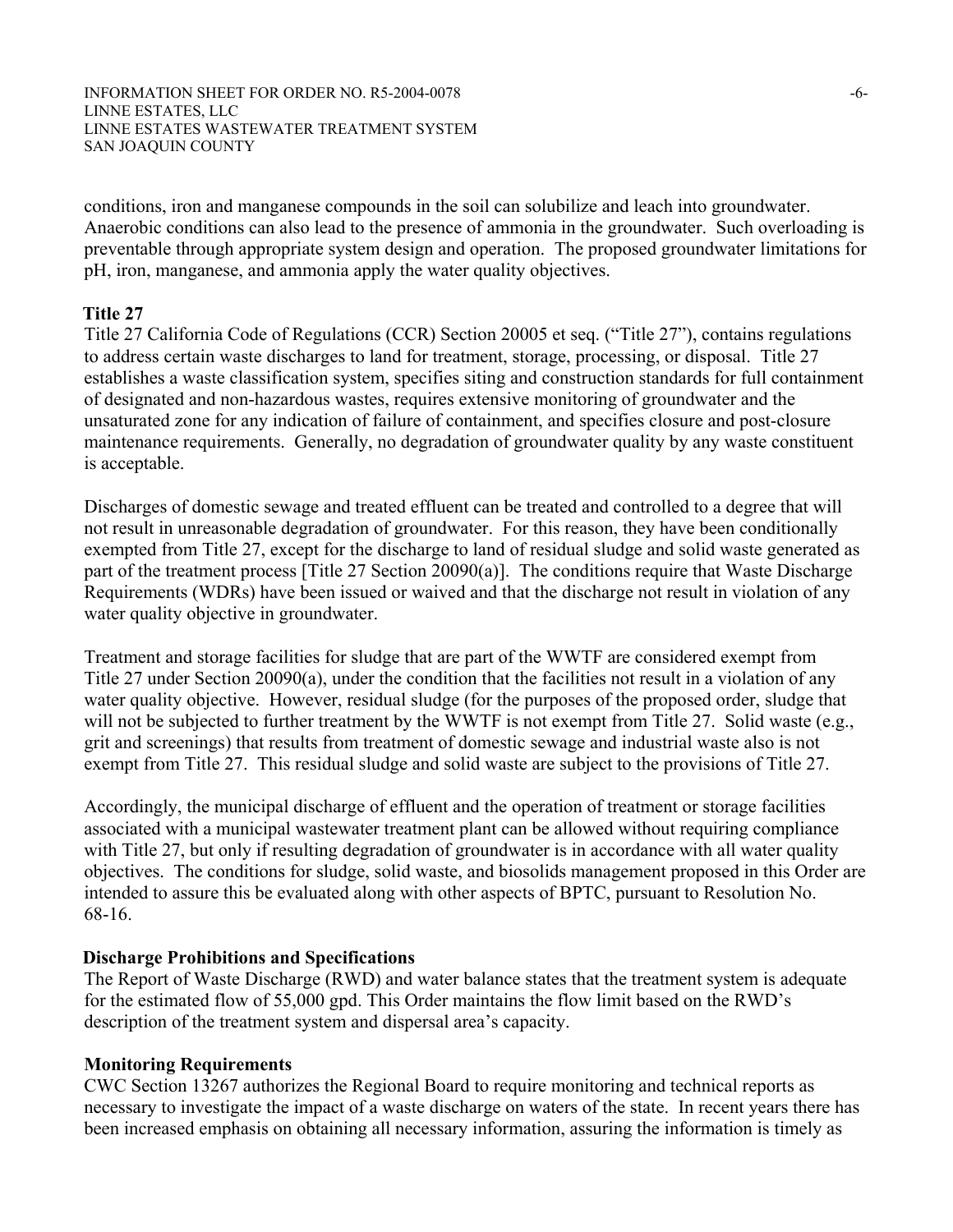well as representative and accurate, thereby improving accountability of any discharger for meeting the conditions of discharge. CWC Section 13268 authorizes assessment of administrative civil liability where appropriate. The required reports are consistent with CWC Section 13267 because the Discharger is responsible for the discharge subject to the proposed Order and the reports are necessary to assure compliance with the proposed Order.

The Discharger is required to monitor the influent, effluent, dispersal area, and groundwater. To determine the effectiveness of the treatment system, the Discharger is required to monitor influent for flow and BOD, and effluent for BOD, coliform, TDS, pH, nitrogen compounds, and state the means of disinfection.

Title 27 regulations pertaining to groundwater monitoring and the detection and characterization of waste constituents in groundwater have been in effect and successfully implemented for many years. No regulation currently specifies similar criteria more suitable for a situation where extensive infiltration into groundwater occurs. However, where, as here, such infiltration occurs, it is appropriate that the Title 27 groundwater monitoring procedures be extended and applied on a case-by-case basis under Water Code Section 13267.

#### **Reopener**

The conditions of discharge in the proposed Order were developed based on currently available technical information and applicable water quality laws, regulations, policies, and plans, and are intended to assure conformance with them. However, information is presently insufficient to develop final effluent and groundwater limitations, so the proposed Order contains interim limitations. Additional information must be developed and documented by the Discharger as required by schedules set forth in the proposed Order. The requirements that apply to this facility may be modified in the future based on new information.

TRO: 06/04/04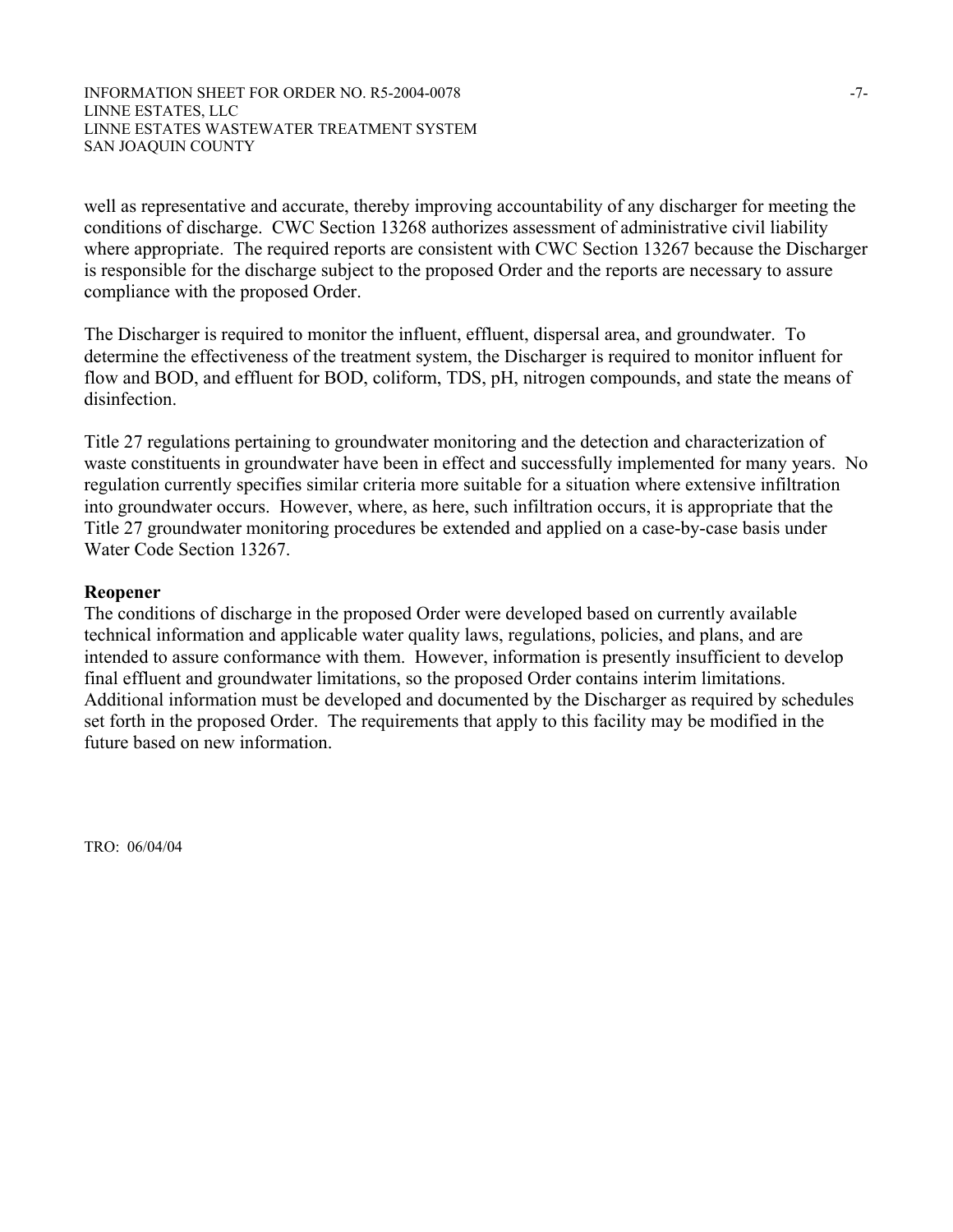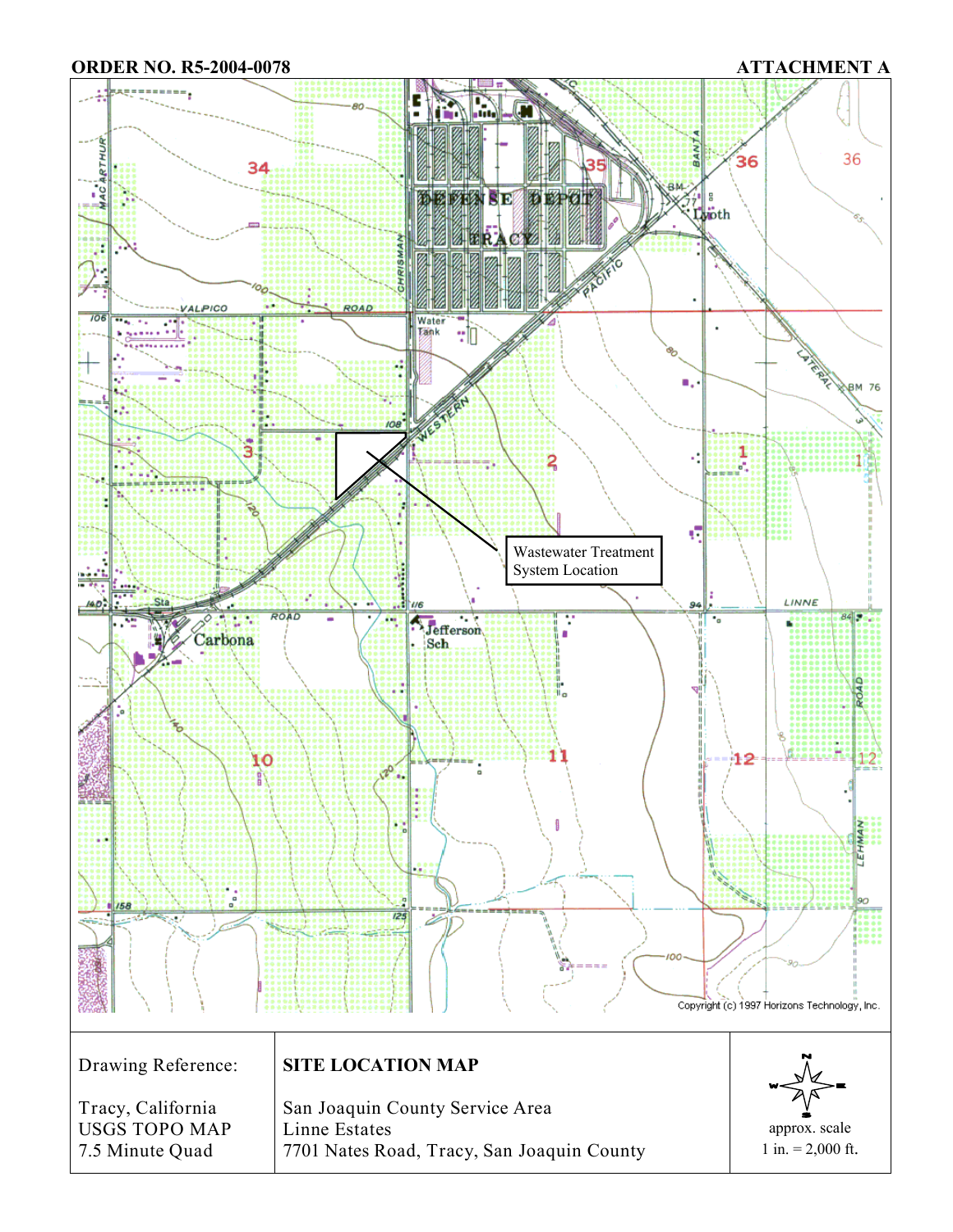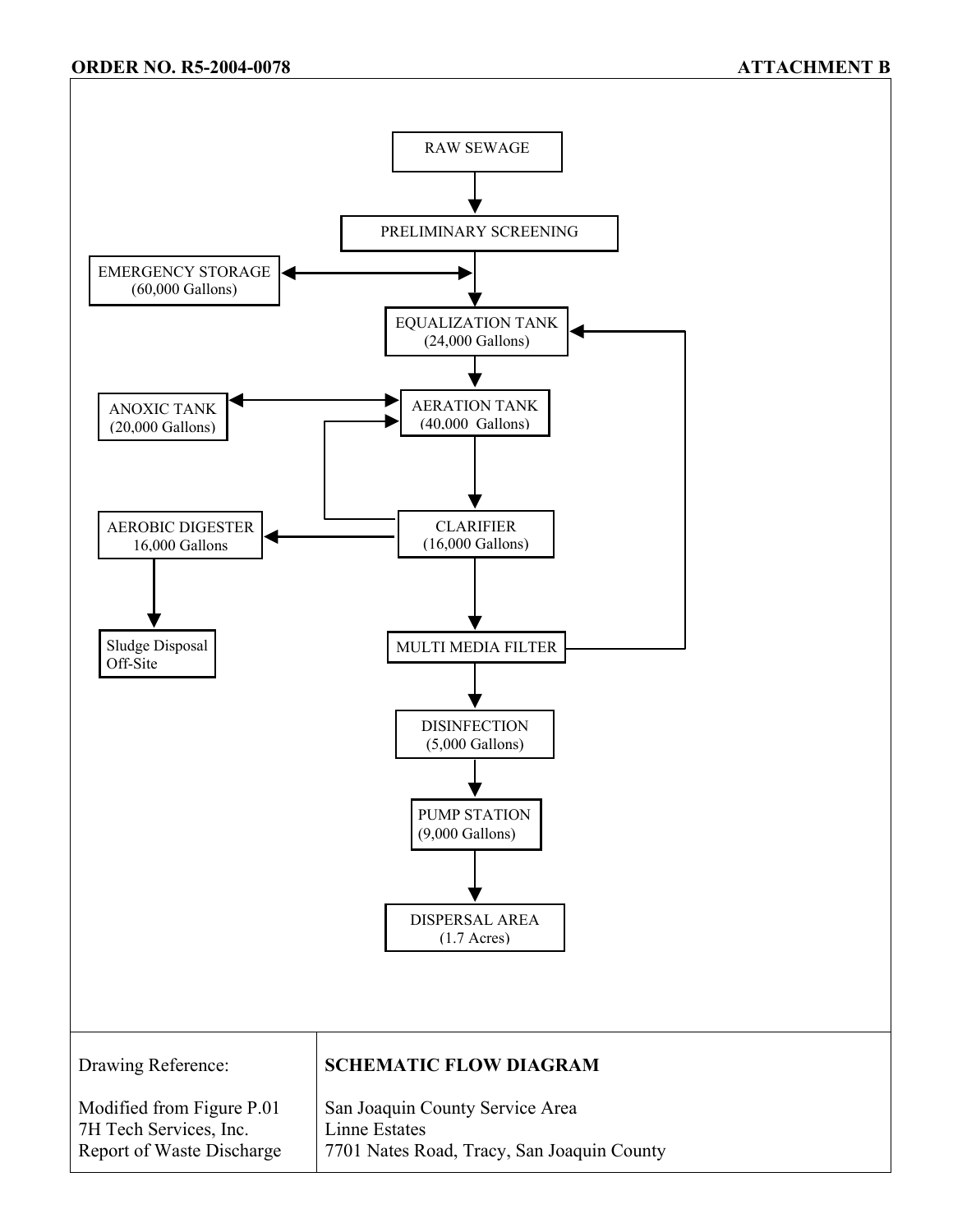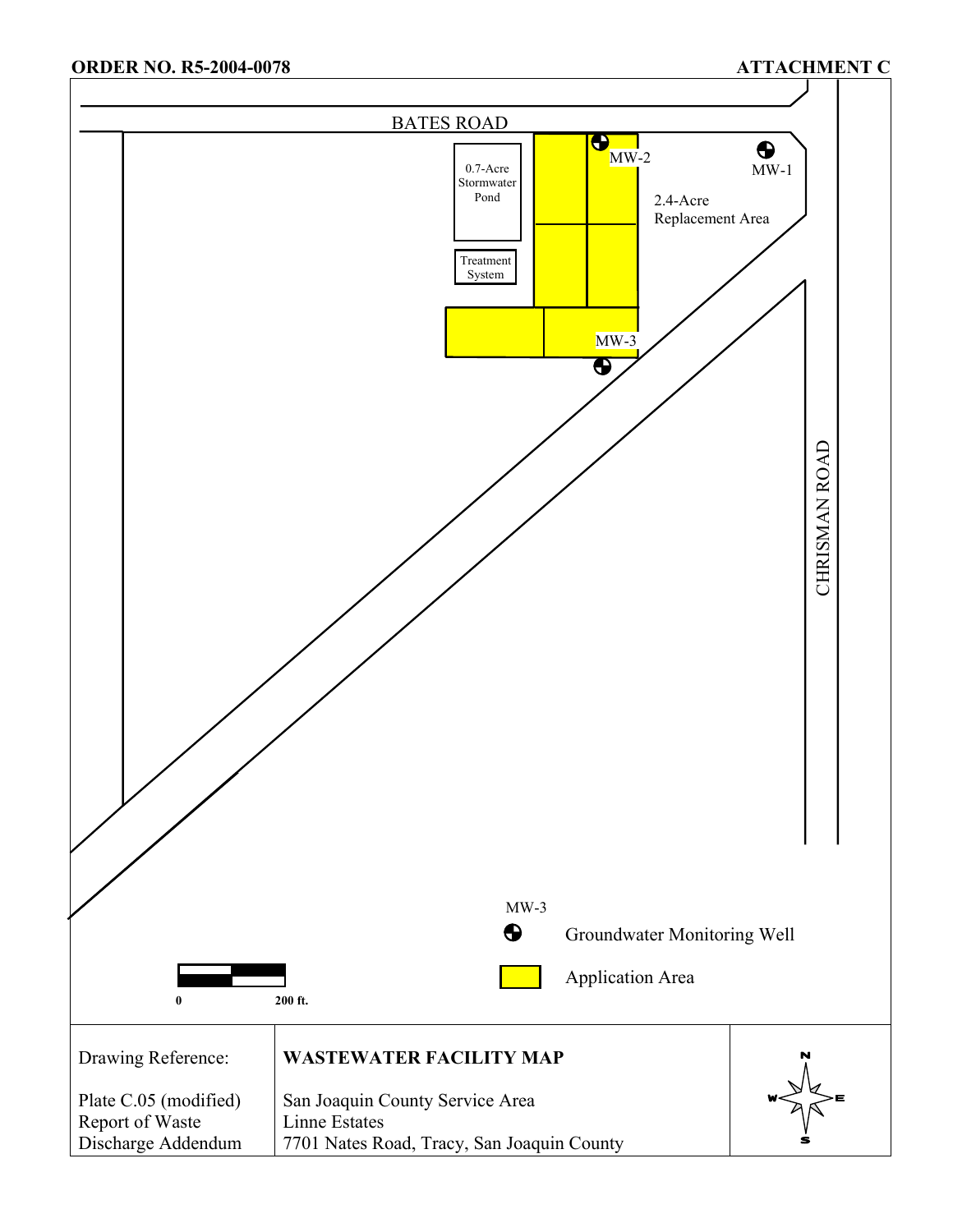

# **California Regional Water Quality Control Board**

**Central Valley Region** 

**Robert Schneider, Chair**



**Terry Tamminen Secretary for Environmental Protection** 

**Sacramento Main Office** Internet Address: http://www.swrcb.ca.gov/rwqcb5 11020 Sun Center Drive #200 Rancho Cordova, CA 95670-6114 Phone (916) 464-3291

**Arnold Schwarzenegger Governor** 

## **ORDER NO. R5-2004-0078 ATTACHMENT D REQUIREMENTS FOR MONITORING WELL INSTALLATION WORKPLANS AND MONITORING WELL INSTALLATION REPORTS**

Prior to installation of groundwater monitoring wells, the Discharger shall submit a workplan containing, at a minimum, the information listed in Section 1, below. Wells may be installed after staff approve the workplan. Upon installation of the monitoring wells, the Discharger shall submit a well installation report which includes the information contained in Section 2, below. All workplans and reports must be prepared under the direction of, and signed by, a registered geologist or civil engineer licensed by the State of California.

# **SECTION 1 - Monitoring Well Installation Workplan and Groundwater Sampling and Analysis Plan**

The monitoring well installation workplan shall contain the following minimum information:

A. General Information:

 Purpose of the well installation project Brief description of local geologic and hydrogeologic conditions Proposed monitoring well locations and rationale for well locations Topographic map showing facility location, roads, and surface water bodies Large scaled site map showing all existing on-site wells, proposed wells, surface drainage courses, surface water bodies, buildings, waste handling facilities, utilities, and major physical and man-made features

B. Drilling Details:

 On-site supervision of drilling and well installation activities Description of drilling equipment and techniques Equipment decontamination procedures Soil sampling intervals (if appropriate) and logging methods

C. Monitoring Well Design (in narrative and/or graphic form):

Diagram of proposed well construction details

- Borehole diameter
- Casing and screen material, diameter, and centralizer spacing (if needed)
- Type of well caps (bottom cap either screw on or secured with stainless steel screws)
- Anticipated depth of well, length of well casing, and length and position of perforated interval

# *California Environmental Protection Agency*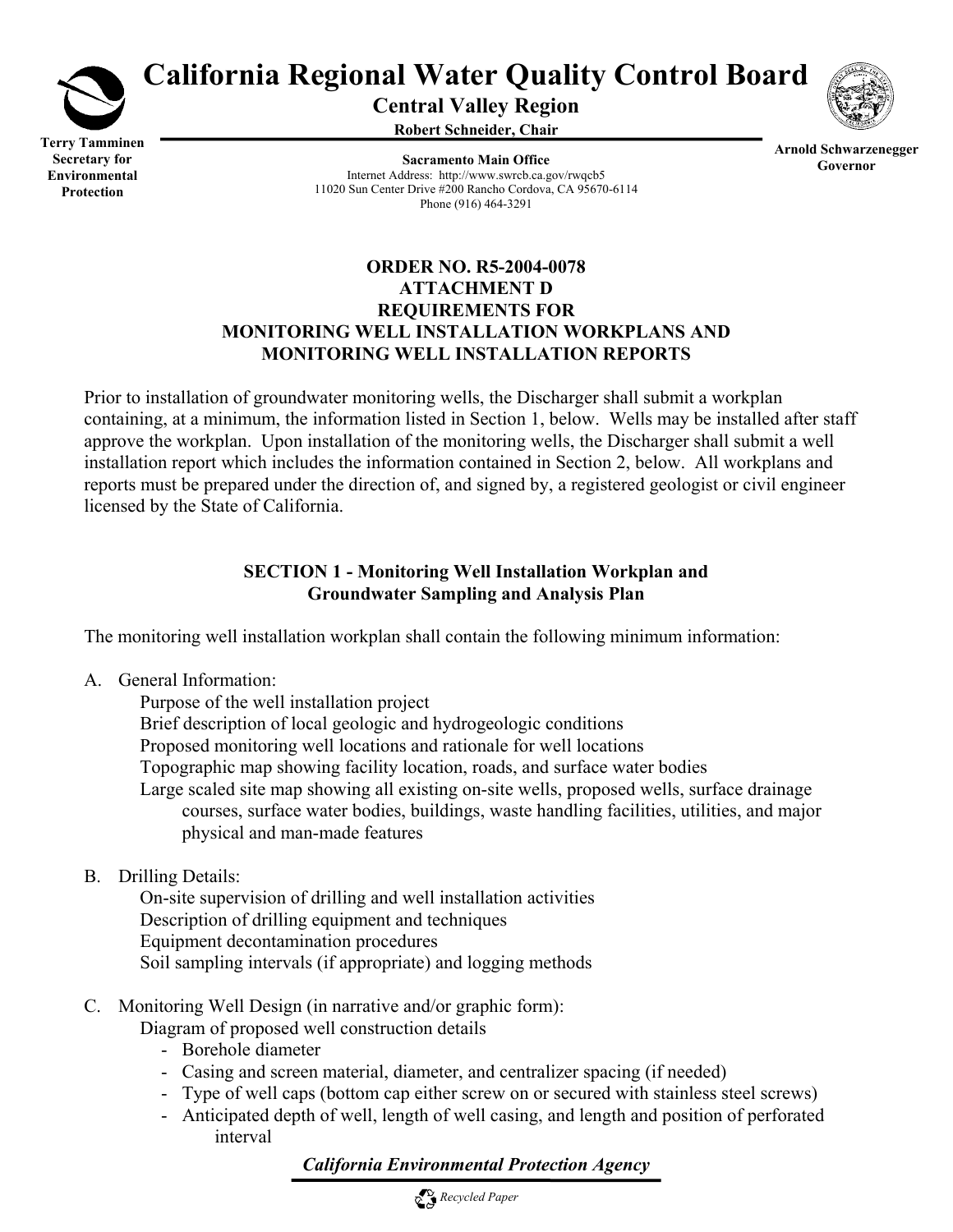- Thickness, position and composition of surface seal, sanitary seal, and sand pack
- Anticipated screen slot size and filter pack
- D. Well Development (not to be performed until at least 48 hours after sanitary seal placement): Method of development to be used (i.e., surge, bail, pump, etc.) Parameters to be monitored during development and record keeping technique Method of determining when development is complete Disposal of development water
- E. Well Survey (precision of vertical survey data shall be at least 0.01 foot): Identify the Licensed Land Surveyor or Civil Engineer that will perform the survey Datum for survey measurements List well features to be surveyed (i.e. top of casing, horizontal and vertical coordinates, etc.)
- F. Schedule for Completion of Work

## G. **Appendix: Groundwater Sampling and Analysis Plan (SAP)**

The Groundwater SAP shall be included as an appendix to the workplan, and shall be utilized as a guidance document that is referred to by individuals responsible for conducting groundwater monitoring and sampling activities.

Provide a detailed written description of standard operating procedures for the following:

- Equipment to be used during sampling
- Equipment decontamination procedures
- Water level measurement procedures
- Well purging (include a discussion of procedures to follow if three casing volumes cannot be purged)
- Monitoring and record keeping during water level measurement and well purging (include copies of record keeping logs to be used)
- Purge water disposal
- Analytical methods and required reporting limits
- Sample containers and preservatives
- Sampling
	- General sampling techniques
	- Record keeping during sampling (include copies of record keeping logs to be used)
	- QA/QC samples
- Chain of Custody
- Sample handling and transport

# **SECTION 2 - Monitoring Well Installation Report**

The monitoring well installation report must provide the information listed below. In addition, the report must also clearly identify, describe, and justify any deviations from the approved workplan.

A. General Information:

Purpose of the well installation project